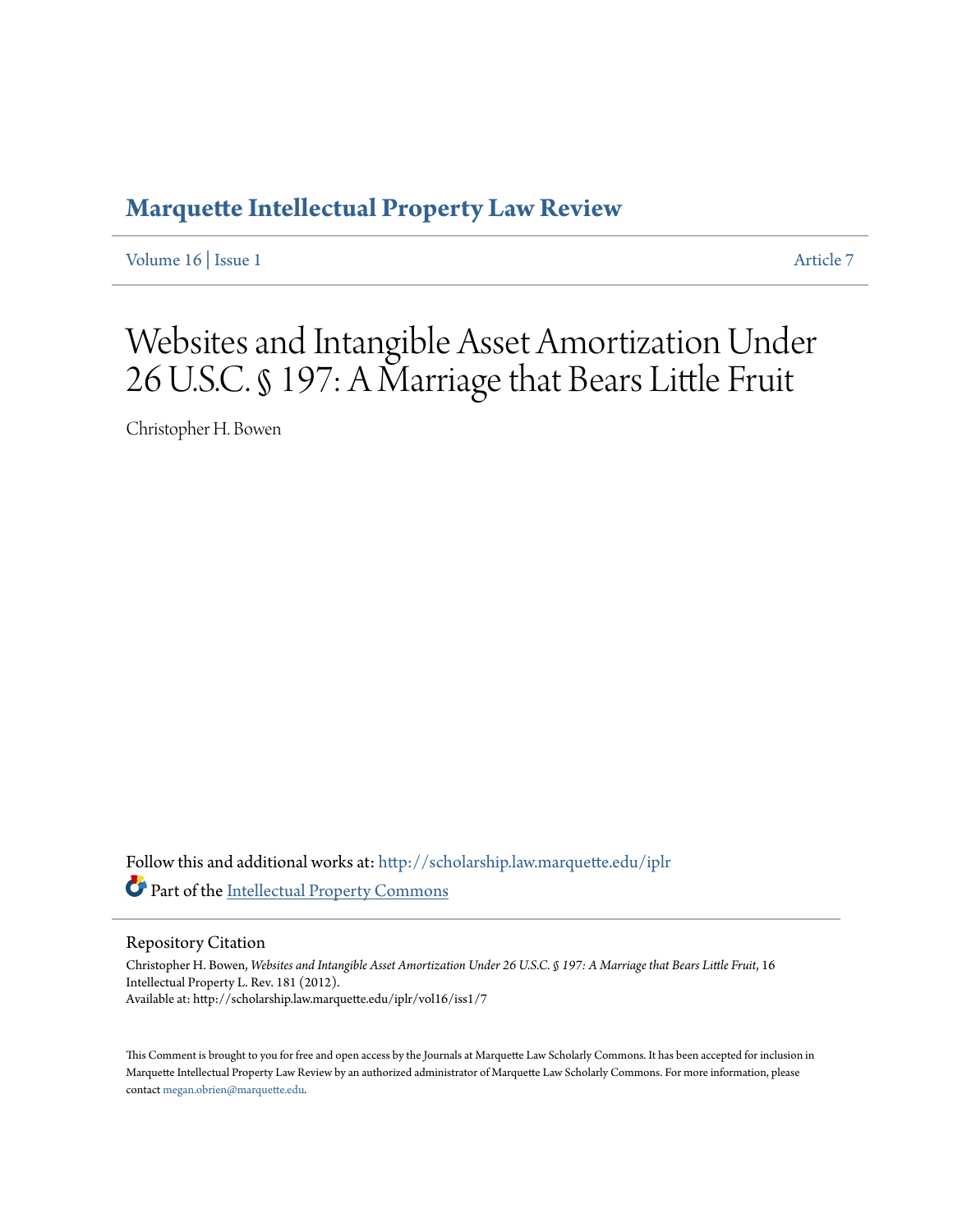# **COMMENTS**

# **Websites and Intangible Asset Amortization Under 26 U.S.C. § 197: A Marriage That Bears Little Fruit**

| II. GOGOL AND MICROEVIL: THE CORPORATE TAKEOVER FROM           |  |
|----------------------------------------------------------------|--|
|                                                                |  |
|                                                                |  |
|                                                                |  |
|                                                                |  |
|                                                                |  |
|                                                                |  |
| c. Subject-Matter Under 17 U.S.C. § 102 188                    |  |
| 2. Copyright Law Applied to Websites and Computer              |  |
|                                                                |  |
|                                                                |  |
|                                                                |  |
| IV. THE EVOLUTION OF TAX LAW FOR INTANGIBLE ASSETS  193        |  |
|                                                                |  |
| B. A Brief History of the Amortization of Intangible Assets195 |  |
| 1. The Beginning of Intangible Asset Amortization and          |  |
|                                                                |  |
| 2. Newark Morning Ledger Co. v. United States and the          |  |
|                                                                |  |
| a. Newark Morning Ledger Co. v. United States 196              |  |
|                                                                |  |
|                                                                |  |
| V. THE TAXATION OF WEBSITES: INTELLECTUAL PROPERTY AND         |  |
| $\ldots \ldots \ldots 200$                                     |  |
| A. Section 197, Its Regulations, and Revenue Procedure         |  |
|                                                                |  |
|                                                                |  |
|                                                                |  |
|                                                                |  |
|                                                                |  |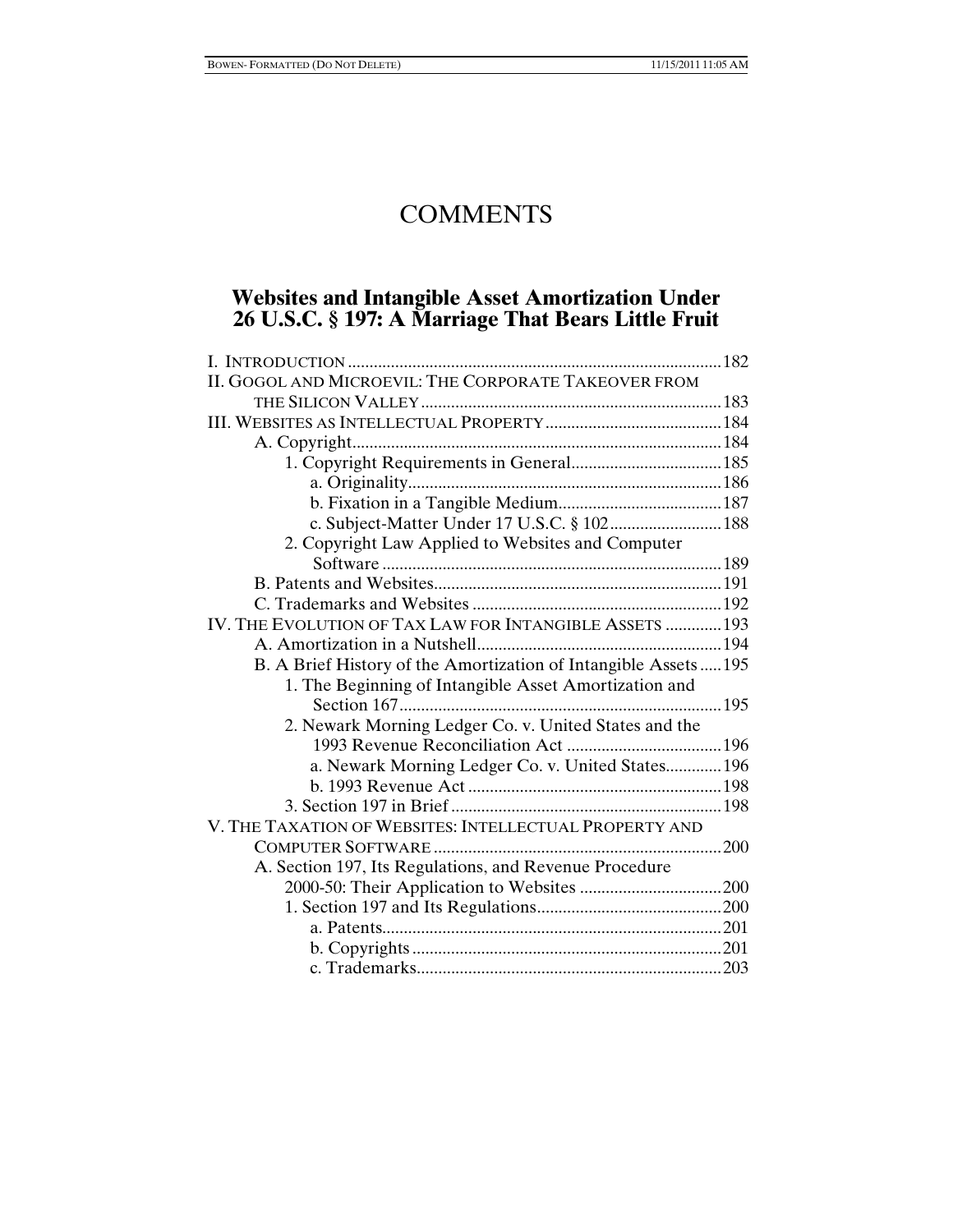| 2. Revenue Procedure 2000-50 and Other Tax provisions 203 |  |
|-----------------------------------------------------------|--|
| B. Section 197 Applied to the Acquired Gogol Intellectual |  |
|                                                           |  |
|                                                           |  |
|                                                           |  |
|                                                           |  |
| 4. Trademark of the Gogol Domain Name and Name            |  |
|                                                           |  |
|                                                           |  |
|                                                           |  |
|                                                           |  |
|                                                           |  |
|                                                           |  |

#### I. INTRODUCTION

Websites are not only an important part of our electronic lives, they are an important financial and business asset in their own right.<sup>1</sup> With the growth of the internet as a commercial, informational, and recreational resource, companies utilize websites as an important part of their corporate financial portfolio and structure. The increased value of websites that comes from this growth has made websites a valuable asset that companies seek to use as they would other business assets. $2$  One important consideration is how the value of websites will be treated upon sale or exchange. In other words, is the website an asset that can be merely capitalized and act as a recovery of basis,<sup>3</sup> or can it be amortized and written off before being sold to a different buyer? $4$ 

The tax code and regulations provide several potential methods to answer this question. This Comment will explore the interactions between some of those tax code provisions, specifically 26 U.S.C. § 197, and to a lesser degree, I.R.S. Revenue Procedure 2000-50, and the intellectual property rights associated with websites. Part II of this Comment presents a hypothetical, which will demonstrate how a website's intellectual property rights interact with some of the current tax laws. Part III will briefly explore how the intellectual property

<sup>1.</sup> For example, witness the power of www.Amazon.com; without the website, Amazon's entire business strategy would be virtually impossible.

<sup>2.</sup> Such as equipment used for a trade or business. *See* 26 U.S.C. § 167(a)(1) (2006).

<sup>3.</sup> Like unimproved land, *see* 26 U.S.C. § 174(c) (2006), or cash.

<sup>4.</sup> For example, the owner of an apartment building or equipment used in a trade or business can depreciate the basis over the statutory life.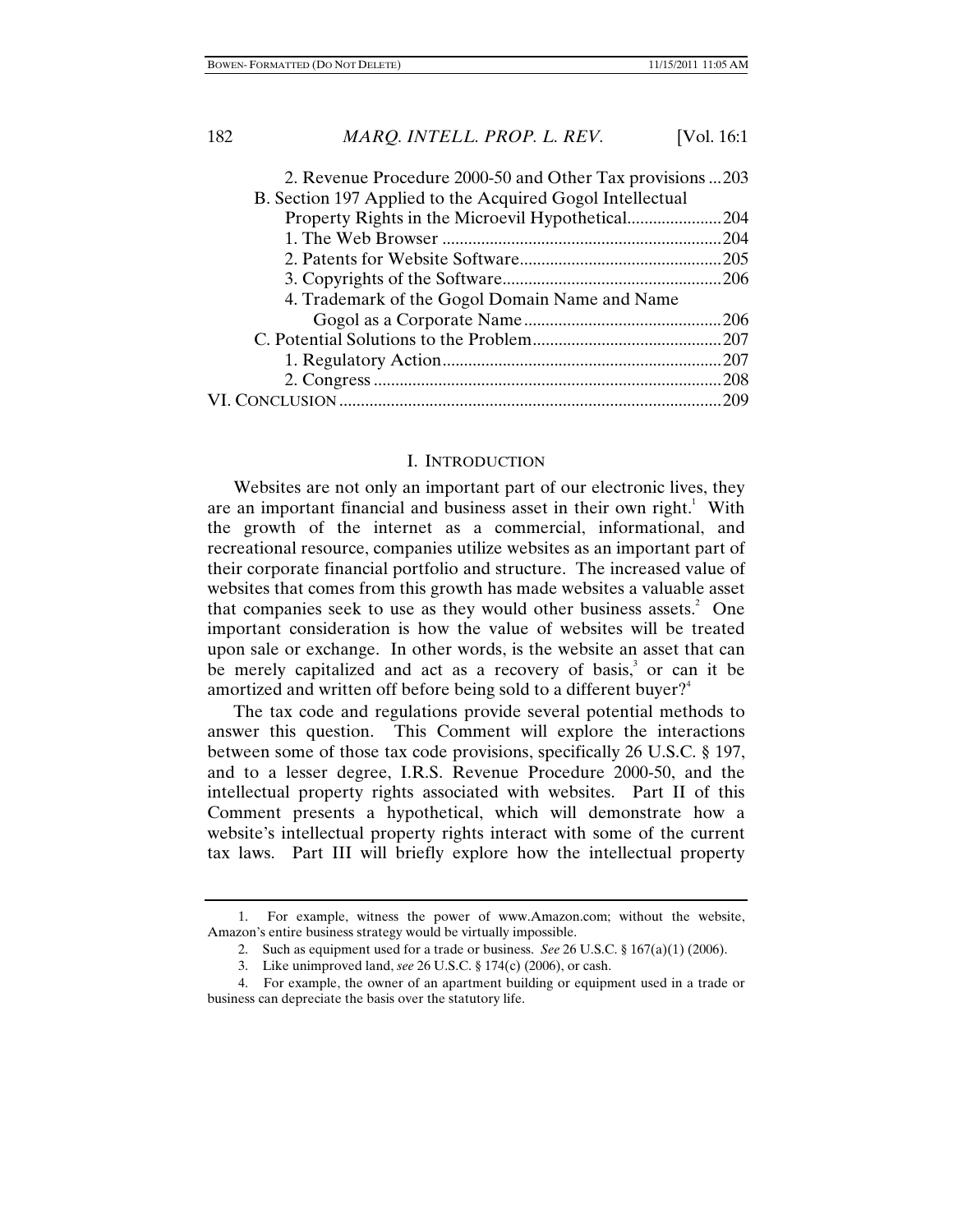rights of copyright, patent, and trademark apply to websites, with particular emphasis on the issues that copyrights have with websites. Part IV will explore the history of intangible asset amortization, which culminated in the creation of 26 U.S.C. § 197 in 1993. Part IV will discuss the way websites' intellectual property rights interact with section 197 and Revenue Procedure 2000-50. Part V of this Comment will discuss conclusions and some potential solutions for the problems presented by the tax code and regulations.

# II. GOGOL AND MICROEVIL<sup>5</sup>: THE CORPORATE TAKEOVER FROM THE SILICON VALLEY

Let us pretend that there exists a company called Microevil, Inc. This company, flush with cash from a release of an operating system upgrade that no one needed, but that the company "encouraged" its customers to use, looks out upon the tech landscape and finds a plucky Silicon Valley company, called Gogol, that created a web browser, which has become all the rage on the internet. Microevil decides that it wants to acquire Gogol and all of the software, patents, copyrights, trademarks, and other assets that Gogol has.

At the time of Microevil's purchase attempt, Gogol has the following rights that are germane to the problem at issue in this comment<sup>6</sup>: First, Gogol has the web browser itself, on which it holds some registered copyrights. Second, Gogol holds a patent that covers at least some of the software that runs its browser. Third, Gogol has registered copyrights that protect some of the software. Fourth, Gogol holds a trademark on its corporate name and the name of its browser.<sup>7</sup> All of these assets are sought by Microevil in its acquisition of Gogol.

Microevil succeeds in its quest and Gogol is now nothing more than the trademarked name of a web browser and search engine, which is a wholly owned piece of the Microevil Empire. At the end of the year, Microevil's CEO and board calls you, their intrepid attorney, into the boardroom to explain to them the tax ramifications of the acquisition of Gogol's intellectual property rights.<sup>8</sup> You understand the intellectual

<sup>5.</sup> These names are made up. Any similarity to actual parties is completely coincidental.

<sup>6.</sup> For the purposes of this hypothetical, it will be assumed that either no one has challenged any of the intellectual property rights listed, or that the rights have been held valid.

<sup>7.</sup> Most corporate setups will be far more complicated, but for the purposes of this comment, a simple hypothetical works best.

<sup>8.</sup> Any corporate merger or acquisition will have far more tax consequences than what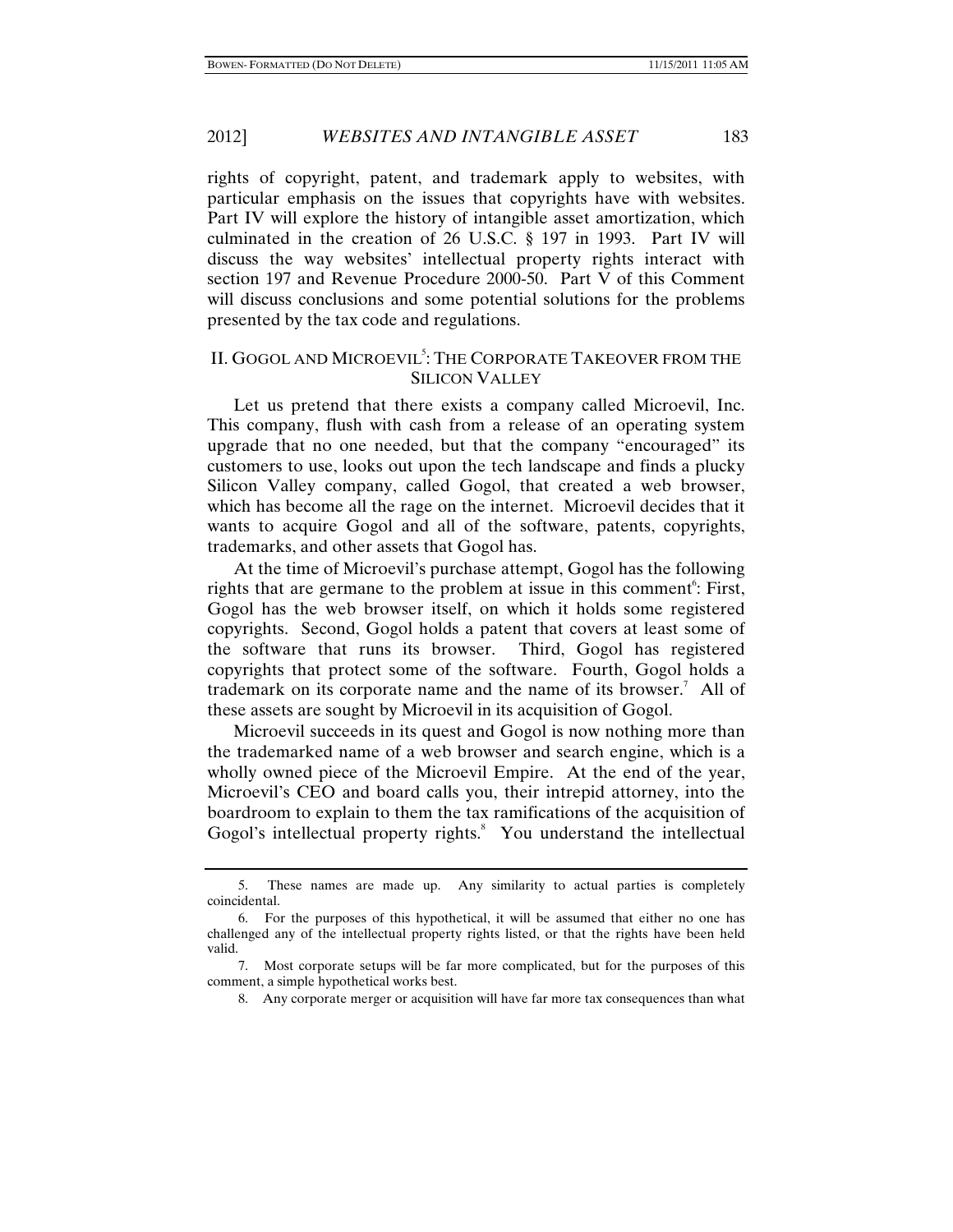property implications of the transferred rights that Microevil acquired earlier that year, but you need a moment to think of the tax ramifications of the Gogol acquisition. You know that the bottom line increased with increased ad sales, but you wonder now if some sort of loss exists that you can deduct from these profits.<sup>9</sup> Then you remember from the mists of a tax class or CLE you attended about how intellectual property rights are sometimes called intangible assets. Success! Microevil may have some deductions for this year's corporate tax return. First, let us see how all of these intellectual property rights and tax provisions work. Then, we will see how they work for Microevil and your report to the CEO and Board.

#### III. WEBSITES AS INTELLECTUAL PROPERTY

All of the major categories of intellectual property may offer protection to websites.<sup>10</sup> Although this fact is true, this Comment will focus more closely on copyrights because copyrights pose some of the most interesting issues for the tax law discussed in this Comment.<sup>11</sup> However, at least a brief discussion of the patent and trademark issues surrounding websites is necessary to provide a full picture of the intellectual property landscape that websites occupy. Accordingly, after a more lengthy discussion of the copyrights a website may qualify for, a brief discussion of a website's potential patents and trademarks will follow.

# *A. Copyright*

Since December 1980, computer programs can be protected by copyrights.12 Websites are a form of computer software that courts and

10. Since websites are a form of computer software, they can be protected, potentially, by any intellectual property right that a piece of computer software can (e.g. copyright and patent). *Infra* Part III.

11. Specifically for section 197 and its accompanying regulations.

12. Patent and Trademark Laws, amendment, PUB. L. NO. 96–517, § 10, 94 Stat. 3015, 3028 (1980) (Congress tacked the changes concerning copyrights of computer software to the Copyright Act onto the end of this law). *See also* 17 U.S.C. § 101 (2006); Apple Computer Inc. v. Franklin Computer Corp., 714 F.2d 1240, 1248 (3d Cir. 1983) (finding that the 1980 Act

is discussed in this comment, but this comment concerns only one narrow issue of corporate tax policy involving intellectual property rights.

<sup>9.</sup> While I use the term "loss" here, no actual loss, as in a decrease in the value of the asset, may have occurred. In tax terms, deductions like section 197 are sometimes referred to as "paper losses." This type of loss is different from something like an actual loss because of fire or disaster, which can be a real and permanent loss. With a "paper loss" the property still is in the hands of the owner. Upon sale, the taxpayer would have to pay taxes on any value he, she, or it depreciated.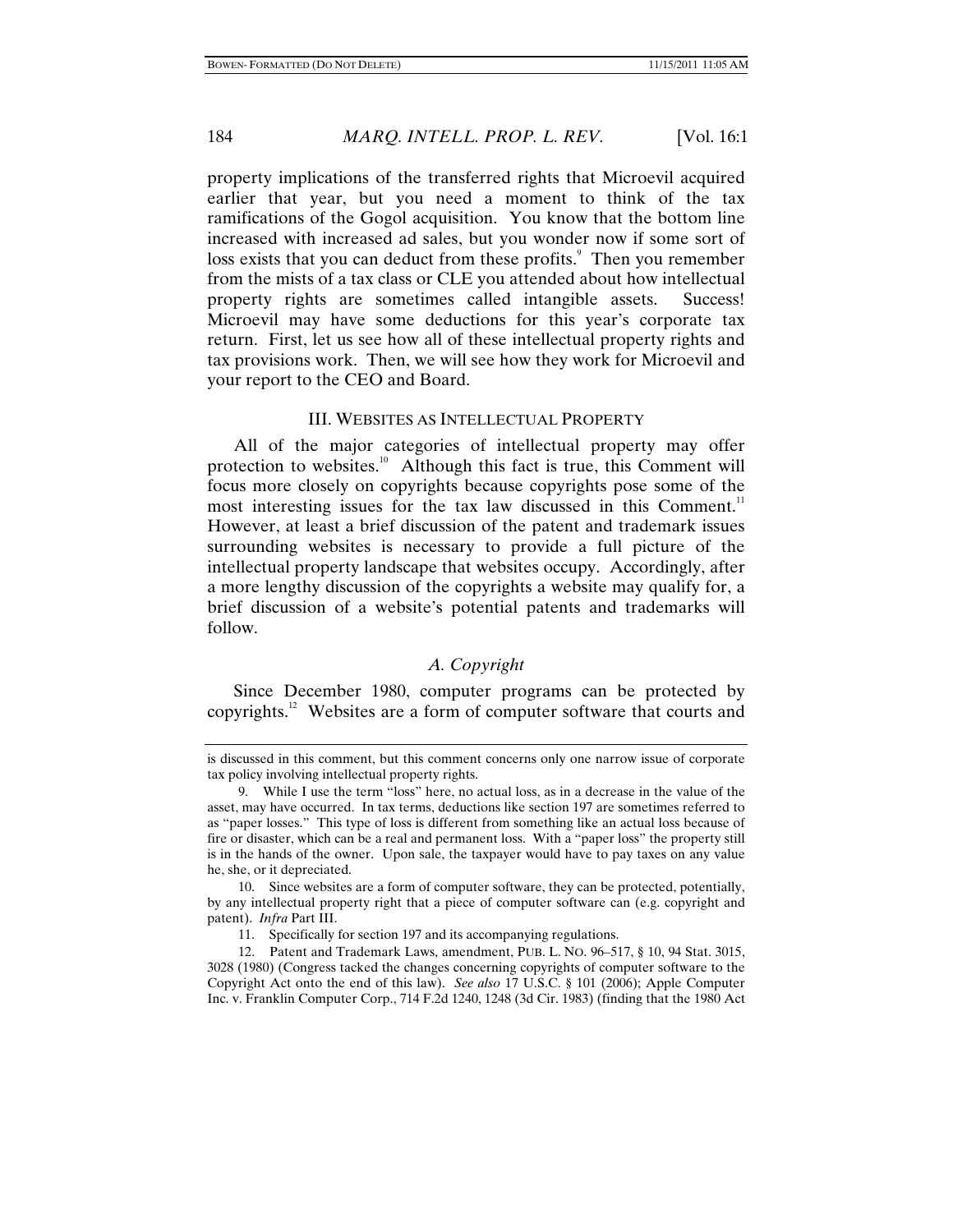regulators analyze in those terms. When it comes right down to the nitty-gritty, websites are simply another form of computer software. Although a website may have specialized uses (e.g. Amazon.com for the sale of goods, Google as a search engine, or CNN.com for news and current events information), at their core, websites are simply another form of computer program. Therefore, websites must be analyzed as a type of computer software, and computer software is a suitable format for protection through copyrights. $^{13}$ 

Where this maxim becomes more difficult is how the classification of the software as copyrightable affects its tax status under section 197, which the Comment discusses later.<sup>14</sup> On the other hand, this section of the Comment concerns only how the nature of a website affects how copyright law applies to it. In that vein, two separate copyright questions arise in the context of a website: (1) whether the software that runs, operates, and allows the website to function can be copyrighted; and (2) whether the actual material posted on the website can be protected by copyrights.<sup>15</sup> This section will address these two issues in turn, and will then address how the two forms of protection may, sometimes, interact.

# 1. Copyright Requirements in General

All copyrights, including computer programs and software, must comply with the limitations Congress placed on the right. Therefore, websites must be a work of authorship that is both original and fixed in some tangible medium.<sup>16</sup> If the website, in either its programming and software or its content, is not a work of original authorship, the website will not be copyrighted at all. Finally, the work a party seeks to protect must be within the sphere of copyright protection. In other words, the work must fit into one of the eight delineated categories in section 102, or the work will not be eligible for copyright protection.<sup>17</sup> Thus, I will

made computer programs protectable under the Copyright Act).

<sup>13.</sup> *See, e.g.*, JustMed, Inc. v. Byce, 600 F.3d 1118, 1123–25 (9th Cir. 2010) (analyzing how computer software receives copyright protection).

<sup>14.</sup> *Infra* Part IV.

<sup>15.</sup> The first question concerns materials that actually run the website or computer program. For example, such a program as the operating system of a computer would be covered by this question. *See, e.g.*, Apple Computer, Inc. v. Franklin Computer Corp., 714 F.2d 1240 (3d Cir. 1983). The second question concerns the actual material on the website. This material includes such items as writing, pictures, or the whole arrangement and compilation of the material, to name a few examples.

<sup>16.</sup> H.R. REP. NO. 94–1476, § 102 (1976).

<sup>17. 17</sup> U.S.C. § 102 (2006).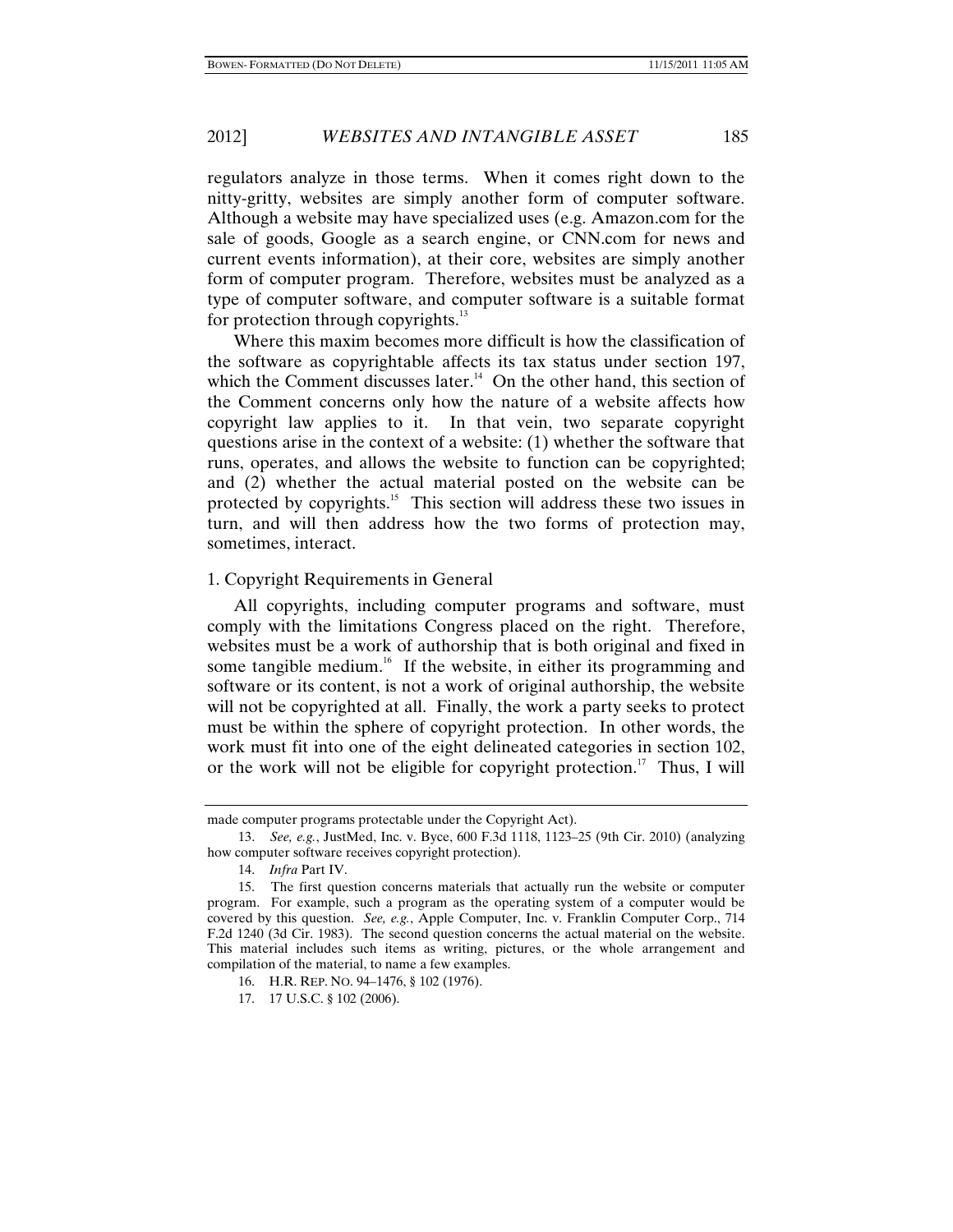begin this section with a brief recitation of the two core copyright concepts and the subject matter copyright protects. Then, I will analyze how the elements affect websites.

# *a. Originality*

For a work of authorship to be copyrighted, it must be original.<sup>18</sup> In the words of Justice O'Connor, "[t]he *sine qua non* of copyright is originality."19 The Supreme Court, in detail, explained that originality was important because it went to the very essence of the power the Constitution granted Congress.<sup>20</sup> Thus, for any material to be copyrighted, it must be an original work.

The question facing the Court in *Feist v. Rural Telephone Co.*, however, was what originality exactly meant within the 1976 Copyright Act ("the 1976 Act"). The Court noted that the 1976 Act did not change the definition of original works.<sup>21</sup> No new doctrines needed to be formulated to deal with this issue. Instead, the Court looked to its own jurisprudence in the subject and made the following observations and decisions that shaped the meaning of originality for copyrights: unlike patents, where the work in question must be novel, $^{2}$  copyright, where the work must be original, imposes a far lower standard for the applicant or work to meet.<sup>23</sup> The work need only be slightly original.<sup>24</sup> Indeed, if two separate authors create the same exact work independently of the other, the works are still original and eligible for copyright protection.<sup>25</sup> Thus, originality is not a high bar for a work to meet.

Despite the low bar that a work must meet to be original under the 1976 Act, not all works meet this level of creativity. The greatest debate

22. *See* 35 U.S.C. § 102 (2006); Graham v. John Deere Co., 383 U.S. 1, 9 (1966).

23. *Fiest*, 499 U.S. at 345.

24. Indeed, the Court noted that most works could meet this criteria because most works have "some creative spark 'no matter how crude, humble[,] or obvious' it might be." *Id.* (quoting M. Nimmer & D. Nimmer, 1 NIMMER ON COPYRIGHT, § 1.08(C)(1) (1990)).

25. *Id.* at 345–46 (citing Sheldon v. Metro-Goldwyn Pictures Corp., 81 F.2d 49, 54 (2d Cir. 1936)).

<sup>18.</sup> Feist Publ'ns, Inc. v. Rural Tel. Serv. Co., 499 U.S. 340, 345 (1991).

<sup>19.</sup> *Id.*

<sup>20.</sup> *Id.* at 347. "The originality requirement is *constitutionally mandated* for all works." (quoting Patterson & Joyce, *Monopolizing the Law: The Scope of Copyright Protection for Law Reports and Statutory Compilations*, 36 UCLA L. Rev. 719, 763, n. 155 (1989)). *Id*.

<sup>21.</sup> *Id.* at 355 (citing H.R. REP. NO. 94-1476, p. 51 (1976)). The Court cited the House Report on the 1976 Act, which explicitly stated that the definition of originality was unchanged, and the definition courts used prior to the 1976 Act would continue to be used. *Id.*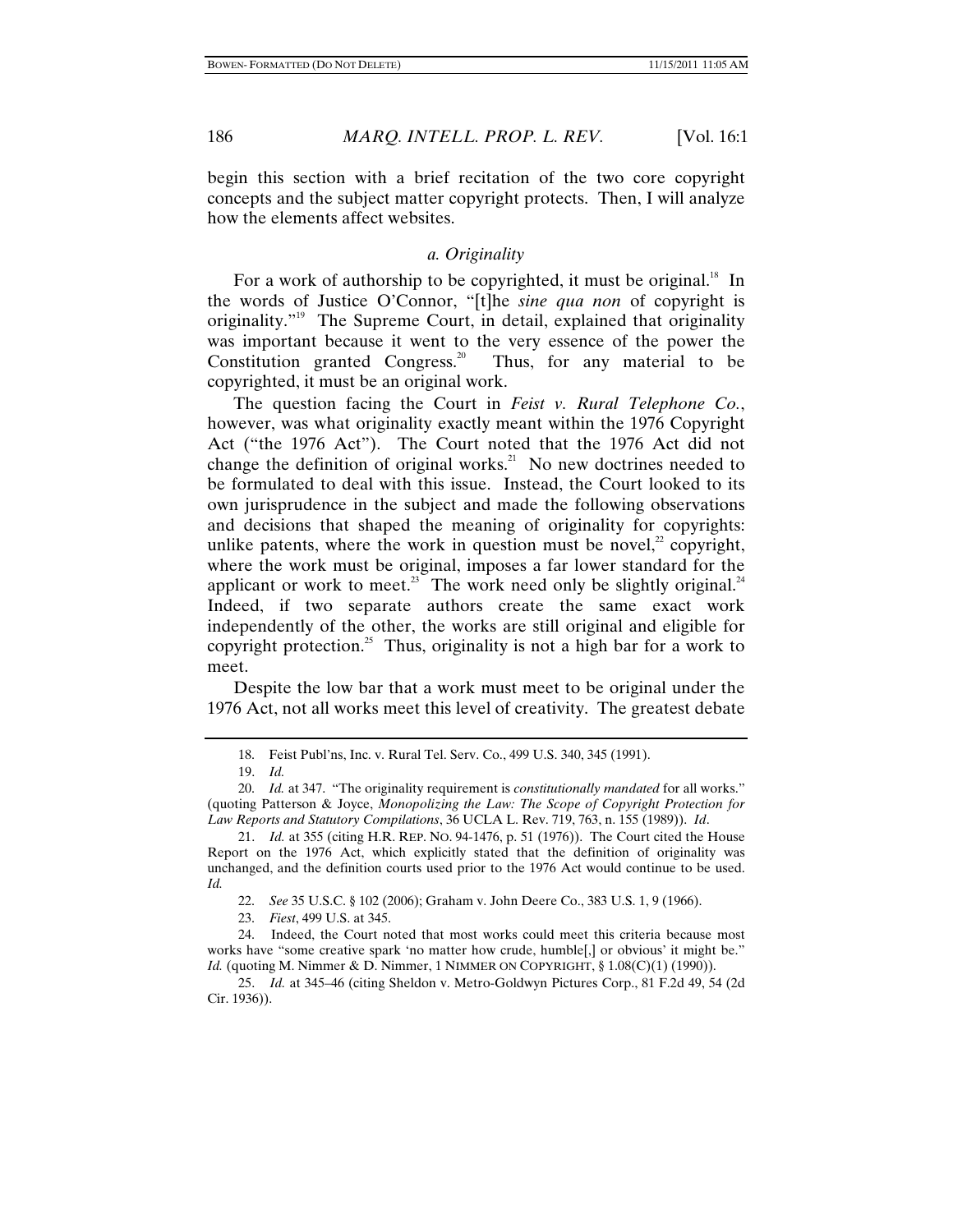over this fact comes in the realm of compilations.<sup>26</sup> Several different types of compilations exist.<sup>27</sup> The most difficult type of compilation to quantify, for purposes of originality, is the factual compilation because facts themselves cannot be copyrighted.<sup>28</sup> "[F]acts do not owe their origin to an act of authorship. . . . The first person to find and report a particular fact has not created the fact; he or she has merely discovered its existence."29 A *compilation* of facts may be creative enough to satisfy the originality requirement.<sup>30</sup> The originality does not stem from the facts themselves, but rather from the author's actions regarding the facts.<sup>31</sup> The author must make decisions on the use of the facts:  $(1)$ whether to include certain facts; (2) where to place the facts in relation to each other; or (3) in the format in which the facts will be presented to the public. $32$ 

Consequently, while originality is a very low bar for a work to pass, it is still a limit on what may be copyrighted because allowing a person to copyright a general fact would remove that fact from the public domain.33 That prospect is the antithesis of Congress's grant of authority in the realm of copyrights: "not to reward the labors of authors, but 'to promote the Progress of Science and useful Arts."<sup>34</sup>

# *b. Fixation in a Tangible Medium*

The second requirement of copyright is that the work be fixed in some tangible medium. $35$  The definition for this term creates a two-part

29. *Id.* The Court then states that the Census takers would be a good example of this maxim. *Id.* The census taker discovers the population, he or she does not create it. *Id.*

30. *Id.* at 348.

31. *Id.* In other types of compilations, and other copyright issues, this concept is referred to as the idea/expression, or fact/expression, dichotomy. *Id.* at 350.

32*. Id.* This list is by no means exhaustive of the potential choices an author may make, but it is merely meant to be illustrative.

33. *Id.* (quoting Miller v. Universal Studios, Inc., 650 F.2d 1365, 1369 (5th Cir. 1981)).

34. *Id.* at 349 (quoting U.S. Const., Art. I, § 8, cl. 8).

35. The term "fixed in a tangible medium" is defined in 17 U.S.C. § 101 (2006) as follows:

A work is "fixed" in a tangible medium of expression when its embodiment in a

<sup>26.</sup> *See id.* at 347–48.

<sup>27.</sup> For example an anthology of short stories could be a literary compilation. An academic journal could also qualify as a compilation in the same way. Factual compilations are more difficult to quantify because these works seem relatively uncreative, but the Court has found that these works can indeed be copyrighted if the arrangement is original enough. *Feist*, 499 U.S. at 348. These forms of compilation, however, require somewhat stricter scrutiny and the copyright is relatively weak because of the low level of creativity. *See id.* at 348–49.

<sup>28.</sup> *Id.* at 347.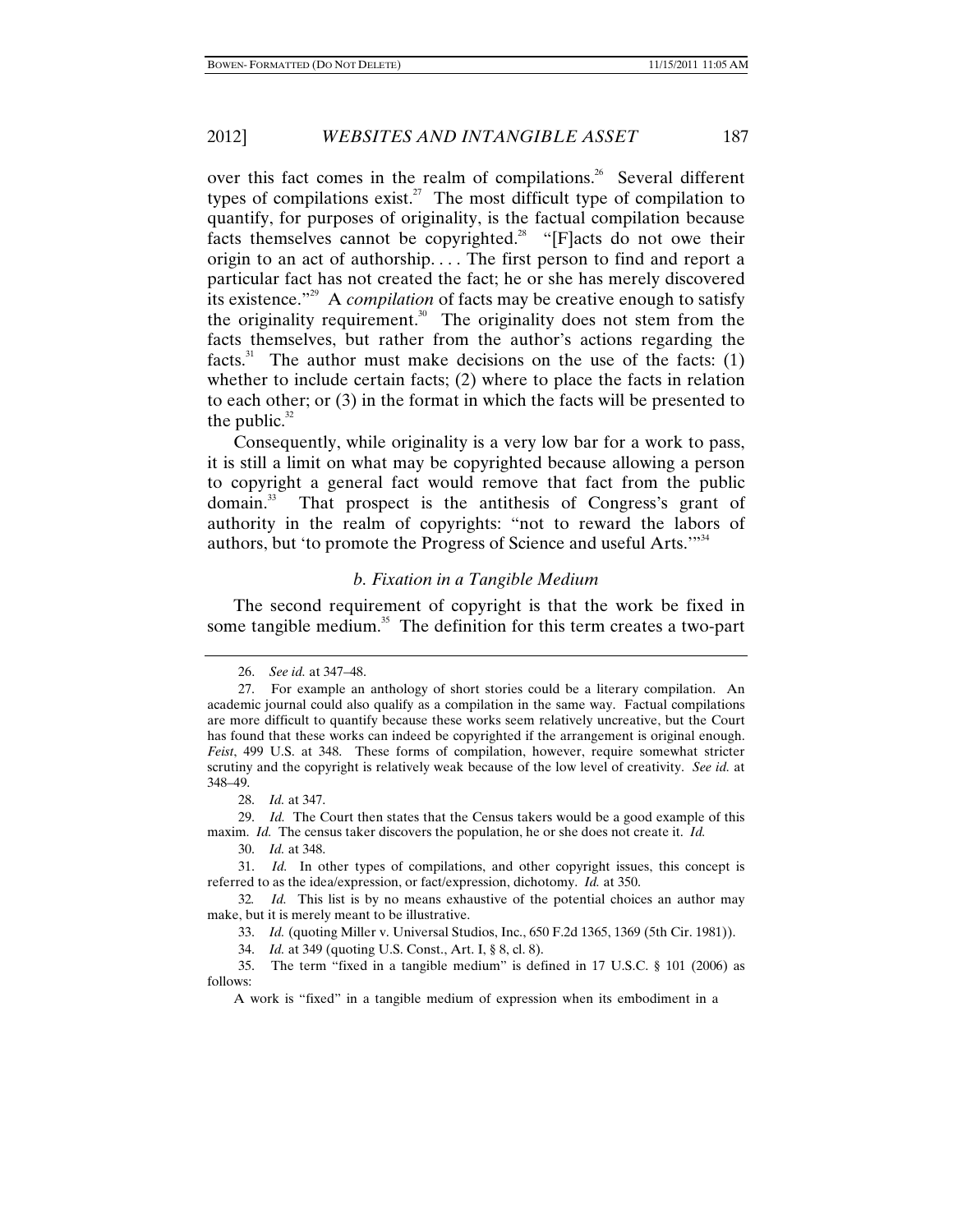test that must be satisfied for a work to be fixed in a tangible medium: (1) the work must be in a medium where it can be perceived; and (2) it must be fixed for a more than a transitory period of time.<sup>36</sup> The tangible medium can be one of any number of mediums. Photographs, video recordings, compact discs, and books are only a few examples of mediums that may qualify. $37$ 

The time requirement has become more complicated with the advent of computer technology, but it essentially holds that the work must exist in the tangible medium for longer than a transitory period of time.<sup>38</sup> This test is fact specific because of the nature of the medium.<sup>39</sup> Thus, the duration of the period of the copy depends upon the work, the medium it is transmitted through or on, and the actual length of the occurrence.

#### *c. Subject-Matter Under 17 U.S.C. § 102*

Although it is somewhat axiomatic to say, if a work is not one of the defined works under section 102 of the 1976 Act, it cannot be copyrighted. The 1976 Act protects eight categories of expression.<sup>40</sup> Generally, if your work is not covered by one of these categories, you cannot receive a copyright from the government, and you have no protection from some other party copying your work. Computer software, as will be explored, does not have this problem, however, because it can be classified under two potential types of subject matter under section 102: literary works and compilations.<sup>41</sup>

copy or phonorecord, by or under the authority of the author, is sufficiently permanent or stable to permit it to be perceived, reproduced, or otherwise communicated for a period of more than transitory duration. A work consisting of sounds, images, or both, that are being transmitted, is "fixed" for purposes of this title if a fixation of the work is being made simultaneously with its transmission.

<sup>36.</sup> Cartoon Network LP, LLLP v. CSC Holdings, Inc., 536 F.3d 121, 127 (2d Cir. 2008) (citing NIMMER ON COPYRIGHT, § 8.02[B][3], at 8-32 (2007)); Adv. Computer Servs. of Michigan, Inc. v. MAI Sys. Corp., 845 F. Supp. 356, 363 (E.D. Va. 1994).

<sup>37.</sup> The qualifying mediums are closely related to the subject matter that the 1976 Act protects under section 106. *See* 17 U.S.C. § 106 (2006). Within the definitions of the exclusive rights a copyright holder possesses, the act describes some potential tangible mediums. *See, e.g.*, 17 U.S.C. § 106(5) (2006) ("including the individual images of a motion picture or other audiovisual work").

<sup>38.</sup> *See* 17 U.S.C. § 101 (2006). *See also Cartoon Network*, 536 F.3d at 127–30.

<sup>39.</sup> *See Cartoon Network*, 536 F.3d at 130.

<sup>40. 17</sup> U.S.C. § 102 (2006).

<sup>41.</sup> *Infra* Part III.A.2.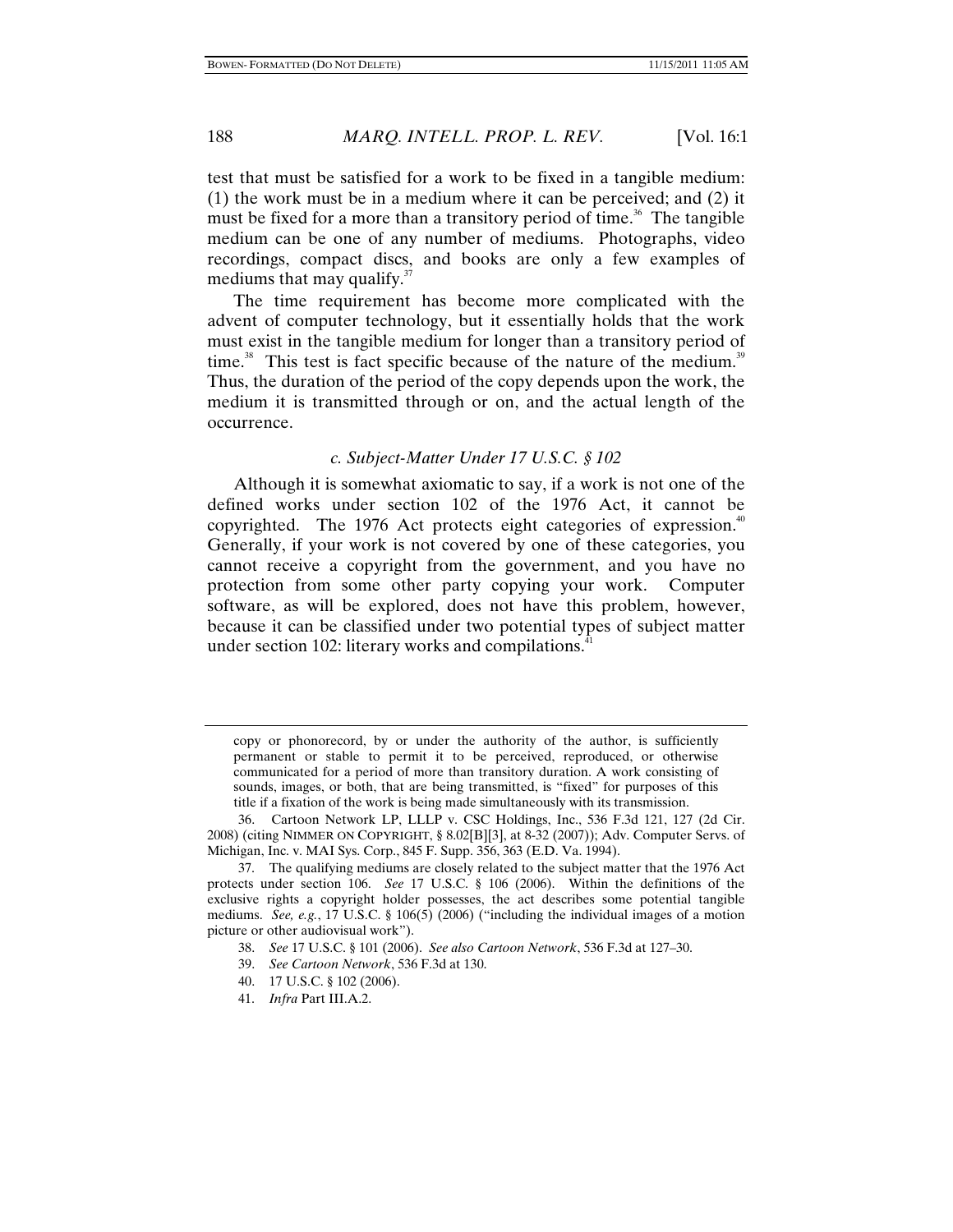2012] *WEBSITES AND INTANGIBLE ASSET* 189

#### 2. Copyright Law Applied to Websites and Computer Software

As previously stated, computer software can be protected under the Copyright Act.<sup>42</sup> This protection, however, was not inevitable. When Congress enacted the 1976 Act, it chose not to include computer programs as a class of copyrightable material.<sup>43</sup> This decision came about in large part because, two years before the passage of the 1976 Act, Congress created a commission to study the effects of computers and technology on intellectual property.<sup>44</sup> Subsequent to the commission's report, Congress passed the 1980 amendment that, for the first time, defined what a computer program was within the meaning of the 1976 Act.<sup>45</sup> With Congress's passage of this amendment, the floodgates of litigation opened, and many computer software developers, businesses, programmers, and other people and entities clamored for the protection of copyrights.

The first question the courts had to answer was what parts of computer programs could actually be protected via copyright. Like other forms of expression,<sup>46</sup> not all parts of computer software or programs are eligible for copyright protection. Beyond that issue, however, lay the dichotomy of the computer age concerning copyright: what, precisely, in the realm of computer software can receive copyright protection, and what parts are the mere facts? In other words, what is the idea and what is the expression in computer software. After that question we must ask what "fixed in a tangible medium" means for computer software. Once those questions are answered, the scope of copyright protections for computer software coalesces.

Like other works, computer programs may qualify for multiple types of copyrights. In particular, computer software and programs qualify as two types of subject matter under sections 102 and 103: (1) literary

<sup>42.</sup> JustMed, Inc. v. Byce, 600 F.3d 1118, 1125, n.3 (9th Cir. 2010) (citing Johnson Controls, Inc. v. Phoenix Control Sys., Inc., 886 F.2d 1173, 1175 (9th Cir. 1989)).

<sup>43.</sup> Apple Computer, Inc. v. Franklin Computer Corp., 714 F.2d 1240, 1247 (3d Cir. 1983).

<sup>44.</sup> *Id.* (citing Pub. L. No. 93–573, § 201, 88 Stat. 1873 (1974)).

<sup>45.</sup> Patent and Trademark Laws, amendment, Pub. L. No. 96–517, § 10, 94 Stat. 3015, 3028 (1980).

<sup>46.</sup> *Feist*, 499 U.S. at 348. "The mere fact that a work is copyrighted does not mean that every element of the work may be protected. Originality remains the *sine qua non* of copyright; accordingly, copyright protection may extend only to those components of a work that are original to the author." *Id.* (citing Patterson & Joyce, *Monopolizing the Law: The Scope of Copyright Protection for Law Reports and Statutory Compilations*, 36 UCLA L. REV. 719, 800–02 (1989)).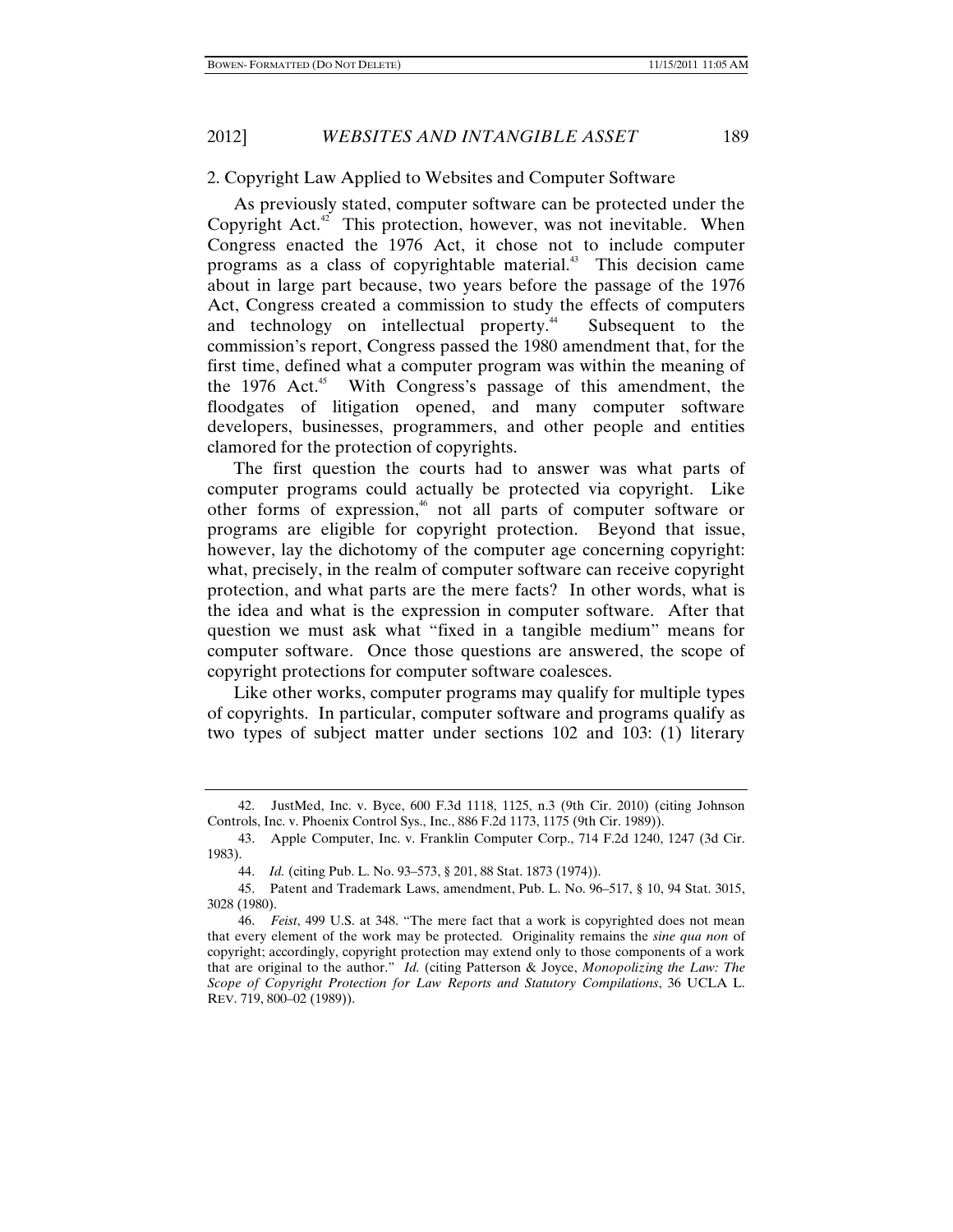works, $47$  and (2) a form of compilation. $48$  However, these two forms of subject matter may protect different parts of the computer program.

The two types of works at issue with computer software or programs, including websites, are the literal works and the non-literal works. Courts refer to the part of the computer program called either the source code or object code as the literal element of the software or program;<sup>49</sup> thus, this part of the computer software is protected as a literary work.<sup>50</sup> The non-literal works, on the other hand, are more akin to compilations, and these parts of the software or program may also receive copyright protection.<sup>51</sup>

No doubt exists that computer programs and software are a form of literary work. Congress itself acknowledged that computer programs are a form of literary work under the 1976 Act, and the courts accept that determination. $52$  Accordingly, no real debate exists over whether the actual computer code itself can be copyrighted. $53$ 

On the other hand, the non-literal components of the computer software or program also may qualify for copyright protection. This component is essentially a compilations issue because it usually concerns the way in which certain commands, information, or facts are either used or presented by the author.<sup>54</sup> Consequently, the rationale used by the Court in *Feist* applies rather well to this area of copyrights for non-literal computer components.<sup>55</sup>

In sum, computer software qualifies for two types of copyrights, literary and compilation. The copyrights apply to different parts of the software, but both types must meet the core tests of copyright, that is, the work must be original and fixed in a tangible medium. If a website's computer software meets these tests, the website owner possesses valid

52. Whelan Assocs., Inc. v. Jaslow Dental Lab., Inc., 797 F.2d 1222, 1234 (3d Cir. 1986) (citing H.R. REP. NO. 1476, 94th Cong., 2d Sess. 54).

53. Courts use several different terms for the computer code. The two most common, and accepted, are the source and object code. Fonar Corp. v. Domenick, 105 F.3d 99, 104 (2d Cir. 1997) (quoting Computer Assocs. Int'l, Inc. v. Altai, Inc., 982 F.2d 693, 702). *See also* Williams Elecs., Inc. v. Artic Int'l, Inc., 685 F.2d 870, 876–77 (3d Cir. 1982).

54. Compaq Computer Corp. v. Procom Tech., Inc., 908 F. Supp. 1409, 1418 (S.D. Tex. 1995).

55. *See, e.g.*, *Computer Assocs.*, 982 F.2d at 711–12.

<sup>47. 17</sup> U.S.C. § 102(a)(1) (2006).

<sup>48. 17</sup> U.S.C. § 103 (2006).

<sup>49.</sup> Fonar Corp. v. Domenick, 105 F.3d 99, 104 (2d Cir. 1997) (quoting Computer Assocs. Int'l, Inc. v. Altai, Inc., 982 F.2d 693, 702 (2d Cir. 1992)).

<sup>50.</sup> Computer Assocs. Int'l, Inc. v. Altai, Inc., 982 F.2d 693, 702 (2d Cir. 1992).

<sup>51.</sup> Gen. Universal Sys., Inc. v. Lee, 379 F.3d 131, 142 (5th Cir. 2004) (per curiam).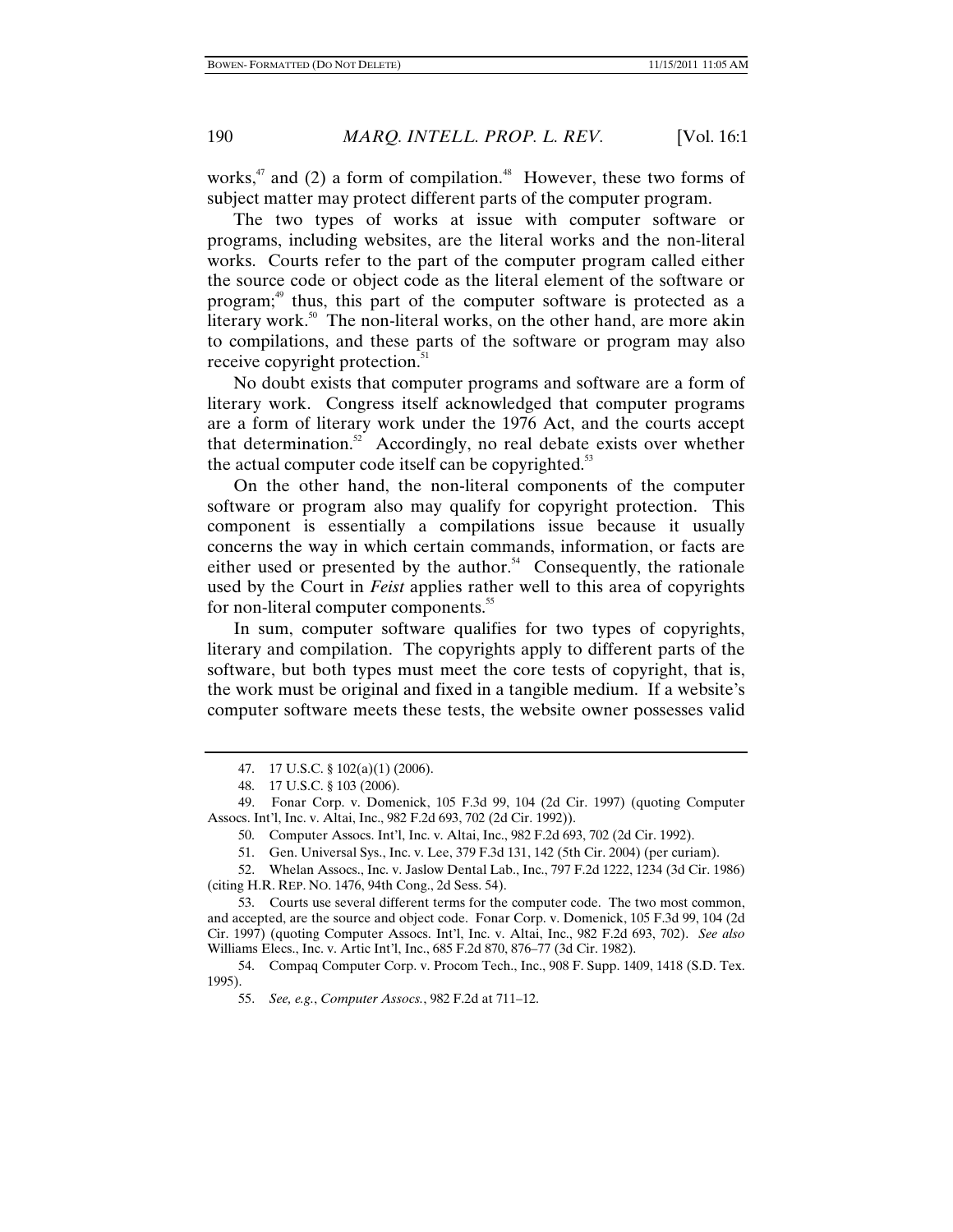2012] *WEBSITES AND INTANGIBLE ASSET* 191

copyrights for the computer software. Finally, the actual material physically on the website itself may qualify for copyright protection as a compilation.<sup>56</sup> Accordingly, websites are the source of at least three different types of copyrights, $5\frac{1}{2}$  which could prove valuable to a corporate owner.

# *B. Patents and Websites*

When talking about patents and websites, the exact thing that a person acquires a patent for is the computer software; thus, the question that must be asked is whether a website's computer software qualifies for patent protection. Computer software can qualify for a patent, but this determination was not an inevitable result.<sup>58</sup> In fact, the exact parameters are still up for debate and modification even today.<sup>59</sup> In *Bilski v. Kappos*, the Supreme Court declined to give any greater clarity to the situation, but the Court did hold that the machine-ortransformation test was not the sole method of determining if a process patent was valid, but "just an important and useful clue."<sup>60</sup> Whatever the parameters and length of this debate, $61$  the important fact for the purposes of this Comment is that computer software can qualify for patent protection.<sup>62</sup> Of course, any patent, including a patent for a piece of software, must meet the statutory requirements "that the invention be novel, see section 102, nonobvious, see section 103, and fully and particularly described, see section  $112.^{0.03}$  For the purposes of this Comment, it will be assumed that any patent discussed in the Microevil

61. And this debate will continue for some time if the amount of ink that courts and scholars have spilled over this issue is any indication.

<sup>56.</sup> For example, a way of presenting an electoral map on CNN, or the arrangement of information on the website could qualify for a copyright exclusive of the computer software that runs the site.

<sup>57.</sup> If a party sold their copyright to some actual literary work to some corporate body, who then placed the copyrighted material on the website, that copyright would be valid as well. However, that copyright is not really a part of the structure of the website.

<sup>58.</sup> *See, e.g.*, Gottschalk v. Benson, 409 U.S. 63, 71–73 (1972) (first case on patentability of computer software).

<sup>59.</sup> *See* Bilski v. Kappos, 130 S. Ct. 3218 (2010).

<sup>60.</sup> *Id.* at 3226.

<sup>62.</sup> *See* 1 DONALD S. CHISUM, CHISUM ON PATENTS § 1.03[6] (2011) (explaining the history of process patents, in particular with reference to computer software). *See also*  Robotic Vision Sys., Inc. v. View Engineering, Inc., 249 F.3d 1307, 1311–13 (Fed. Cir. 2001) (analyzing a case involving the on-sale bar, which involved a patent that included computer software).

<sup>63.</sup> *Bilski*, 130 S. Ct. at 3225. All internal statutory citations refer to Title 35 of the United States Code.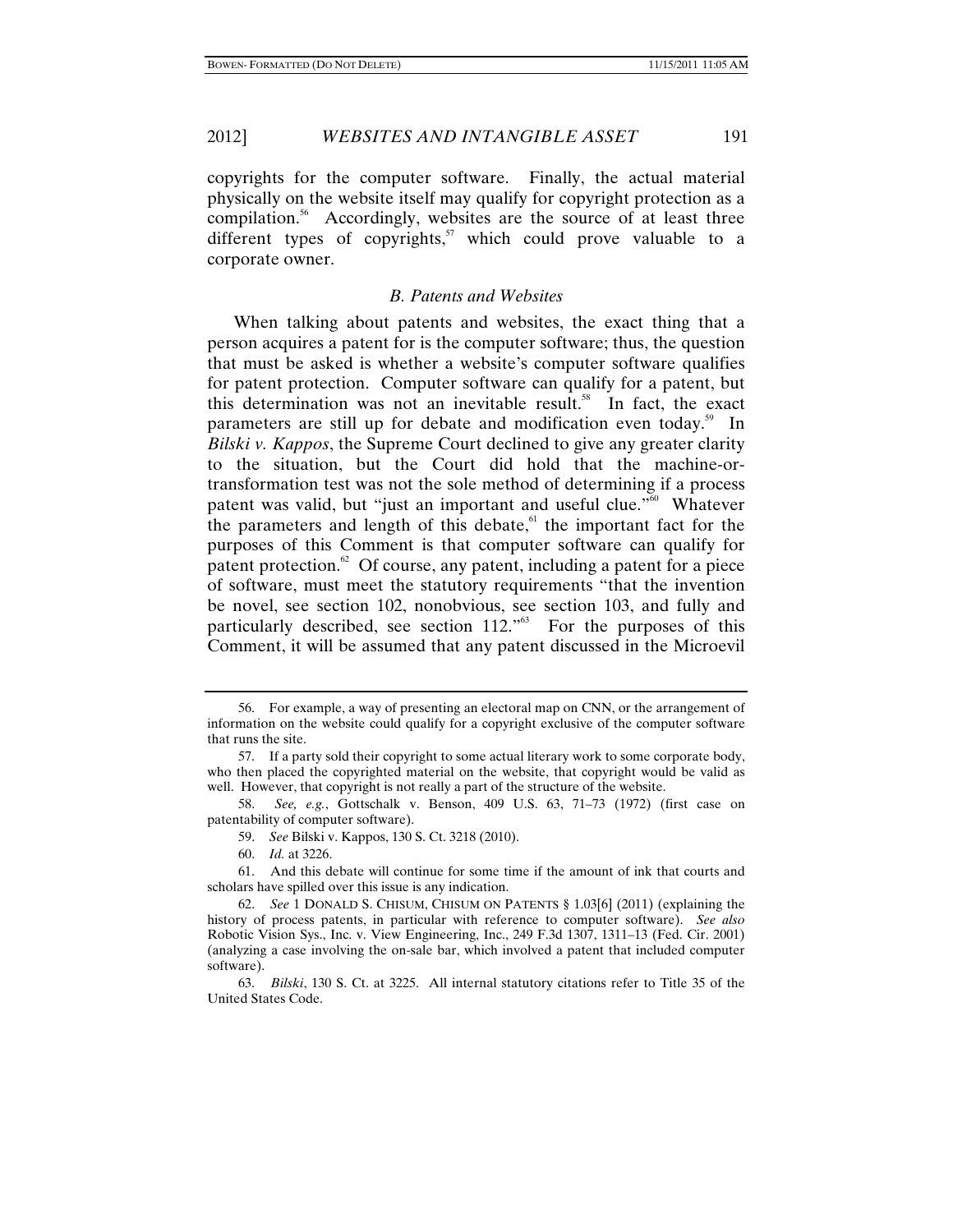hypothetical meets all of the statutory requirements and is a valid computer software patent.

#### *C. Trademarks and Websites*

In terms of trademarks and websites, two potential trademarkable items leap to mind: (1) the website owners own corporate trademark, and  $(2)$  the website's domain name.<sup>64</sup> That a corporate trademark can receive protection is no great surprise.<sup>65</sup> Thus, like patents above, I will not bore the reader with the intricacies of basic trademark law in relation to a corporate trademark. Suffice it to say, a corporate name can qualify for trademark protection if it meets the normal tests of whether the mark in question points distinctly to the company that created the product, <sup>66</sup> is not functional,  $\sigma$  and is used in commerce.<sup>68</sup> Trademarks can encompass a wide variety of subject matter including words, names, and symbols.<sup>69</sup> Consequently, it is likely that the corporate name of a company would potentially qualify for trademark protection, and for the purposes of this Comment, it will be assumed that the corporate name and logo have qualified for trademark protection.

The more complicated question is whether the domain name itself can qualify for trademark protection. At least some parties believe that a domain name can qualify for trademark protection.<sup>70</sup> It must be acknowledged that some court cases have called into question whether a domain name can be trademarked, but it still may be possible if the

66. When a person thinks of the Golden Arches, it points to McDonald's the company, not the arches themselves or the hamburgers. *See also* 1-1 JEROME GILSON, GILSON ON TRADEMARKS § 1.03[1] (2011).

<sup>64.</sup> By the corporate trademark, I refer to the corporate name. One example of this would be Amazon.com. The name Amazon may be trademarked as a corporate logo, and could qualify for § 197 amortization. Whether or not the domain name of Amazon.com itself can receive trademark protection is still something of an open question. *See infra* section III(C) of this Comment.

<sup>65.</sup> Otherwise, trademark protection would be worthless. All a person needs to do is ask a company like McDonald's, Louis Vuitton, or Wal-Mart what their brand name is worth to them, and it can clearly be demonstrated that these are valuable trademarks.

<sup>67. &</sup>quot;It is the province of patent law, not trademark law, to encourage invention by granting inventors a monopoly over new product designs or functions." 74 AM. JUR. 2d *Trademarks and Tradenames*, § 32 (2001) (citing Genesee Brewing Co., Inc. v. Stroh Brewing Co., 124 F.3d 137 (2d Cir. 1997)).

<sup>68. 15</sup> U.S.C. § 1051(a)(3)(C) (2006).

<sup>69.</sup> *See, e.g.*, Samson Cordage Works v. Puritan Cordage Mills, 211 F. 603 (6th Cir. 1914).

<sup>70.</sup> Xuan-Thao N. Nguyen & Jeffrey A. Maine, *Taxing the New Intellectual Property Right*, 56 HAST. L.J. 1 (2004–2005).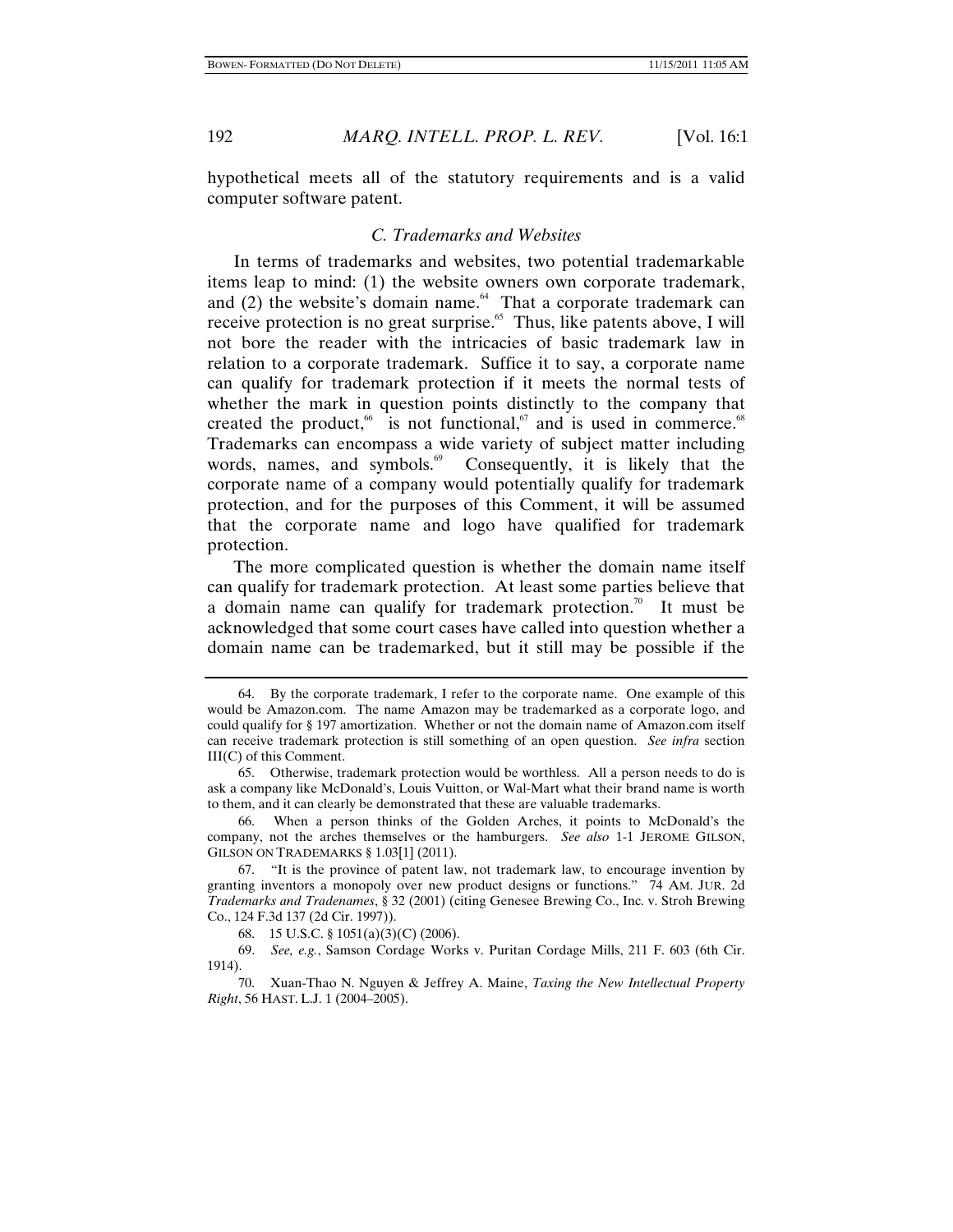domain name passes the normal tests for a trademark.<sup>71</sup> In spite of this hesitance on the part of the courts, I have found no case where a court explicitly stated that a domain name cannot be trademarked.<sup>72</sup> Thus, for the sake of argument, this Comment will assume that Gogol.com was able to qualify for a trademark. Even if the domain name did not qualify, the name Gogol itself qualifies for trademark protection as a corporate logo, so it is likely that under the Anti-Cybersquatting Consumer Protection  $Act^{3}$  the mark would be protected from infringing domain names that include the corporate logo. Consequently, the domain name would receive some tangential protection because of the trademark on the corporate name.

Now that the potential intellectual property rights a website may qualify for are clear, the next area of law that must be discussed is the tax law in question, specifically, the tax law related to the amortization of intangible assets in trade or business sales and exchanges.

# IV. THE EVOLUTION OF TAX LAW FOR INTANGIBLE ASSETS

The law regarding the amortization of intangible assets has a lengthy history.<sup>74</sup> Since almost the beginning of the United States tax code, at least some intangible assets have been eligible for some form of amortization.<sup>75</sup> Of concern to this Comment is the application of the amortization of intangible assets to intellectual property rights. Before briefly discussing the history of amortization as applied to intellectual property rights, I will first explain the basic mechanics of amortization. Then I will briefly detail the evolution of amortization as applied to intellectual property. Finally, I will explain the current section 197, and how it applies to intellectual property in general, and websites in

75. *Id.* at 916–17.

<sup>71.</sup> *See, e.g.*, *In re* 1800Mattress.com IP, LLC, 586 F.3d 1359 (Fed. Cir. 2009) (finding a specific domain name did not meet the test for a trademark, but the case never held that domain name categorically could not qualify for trademark protection).

<sup>72.</sup> Although I will state that I also have not found a case where the court did allow a domain name to be trademarked either. At best this area of law seems to be somewhat in a standoff mode with no court categorically denying the right, but also no court actually letting such a trademark exist. Thus, this area of the law is in a state of flux.

<sup>73. 15</sup> U.S.C. § 1125(d) (2006). The Anti-Cybersquatting Consumer Protection Act was enacted by Congress in 1999 to protect trademarks from cyber piracy. Pub. L. No. 106– 113, 113 Stat. 1536, 1501A-545–48 (1999). *See also* 1-4 PAUL D. MCGRADY, JR., MCGRADY ON DOMAIN NAMES, § 4.02.

<sup>74.</sup> *See, e.g.*, Catherine L. Hammond, Note, *The Amortization of Intangible Assets: S 197 of the Internal Revenue Code Settles the Confusion*, 27 CONN. L. REV. 915 (Spring 1995) (explaining the history behind the amortization of intangible assets, which includes intellectual property rights).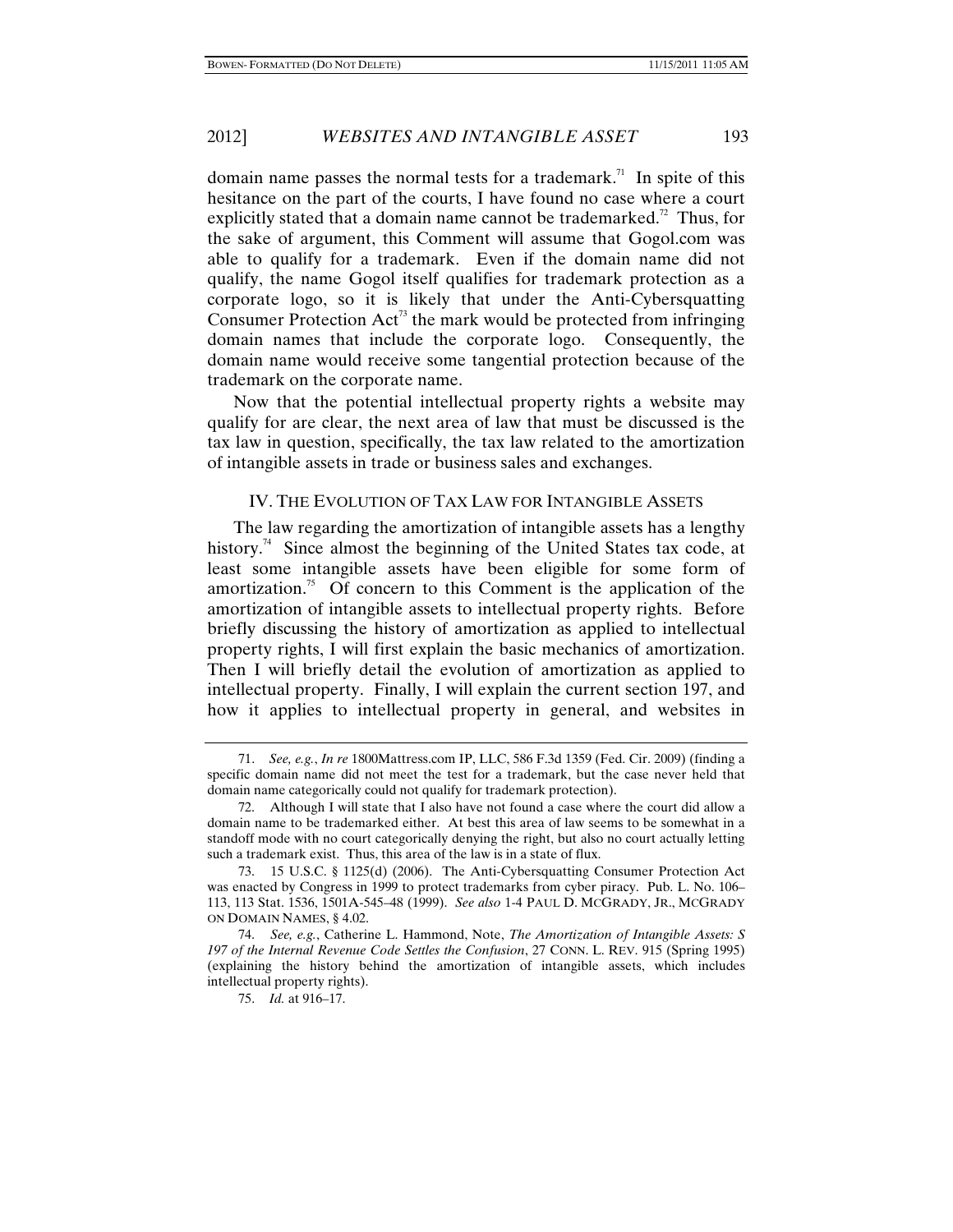particular.

#### *A. Amortization in a Nutshell*

Amortization is a process that operates much like depreciation.<sup>76</sup> The principle of amortization can best be communicated via an example. Company A purchases Company B for \$50,000,000. While evaluating its new purchase, Company A values a patent it acquired from its purchase at \$12,000,000. How does the company amortize the value of the patent it gained from this business transaction?

Under the current section 197, $\pi$  that patent can be amortized over fifteen years using a straight-line method of amortization.<sup>78</sup> Thus, Company A may deduct \$800,000 per year over the next fifteen years. This calculation, of course, assumes that the purchase occurred in the first month of the year. Under section 197, if the purchase occurs in some other month, the first year's deduction equals one year's worth of amortization times the number of months out of twelve. For example, if Company A purchased Company B in July, Company A would qualify for six months of amortization in the first year,<sup>79</sup> or \$400,000. For the next 14 years Company A could take its \$800,000 deduction, and then in year sixteen, the company would take the remaining \$400,000 amortization deduction left over from the first year. Company A would now have no basis remaining, and the patent would now be "worthless" from a tax cost recovery standpoint.<sup>80</sup> In fact, the patent may be worthless from a non-tax standpoint by this time as well, or for some

<sup>76.</sup> In fact, the operation of both amortization and depreciation are so similar that courts have often conflated the two, but "Black's Law Dictionary tells us that intangible assets are amortized, while tangible assets are depreciated." Newark Morning Ledger Co. v. United States, 507 U.S. 546, 571 n.1 (1993) (Souter, J. dissenting). In reality, the two processes are virtually the same except for name.

<sup>77. 26</sup> U.S.C. § 197(a) (2006).

<sup>78. 26</sup> U.S.C. §§ 197(a), (d)(1)(C)(iii) (2006). The straight-line method of amortization or depreciation simply means that the entity deducts the same amount every taxable year rather than at some other statutory accelerated method, such as accelerated cost recovery under 26 U.S.C. § 168(b)(1)-(2) (2006).

<sup>79.</sup> Under section 197, Company A would use the first of July as the date calculation of amortization. *See* 26 U.S.C. § 197(a) (2006); 26 C.F.R. § 1.197–2(f)(1). Since Company A would have possession of the patent for six months (July through December) of the first year, the company could depreciate half the values of one-year's amortization, or \$400,000.

<sup>80.</sup> In tax, the amortization deductions are taken from the adjusted basis (AB) of an asset. In this hypo, the AB of the patent was twelve million dollars before amortization began. Once the amortization finished, the AB of the patent is zero. Consequently, if the patent were to be sold, Company A would pay tax on the full sales price because no basis exists any longer for Company A to recover.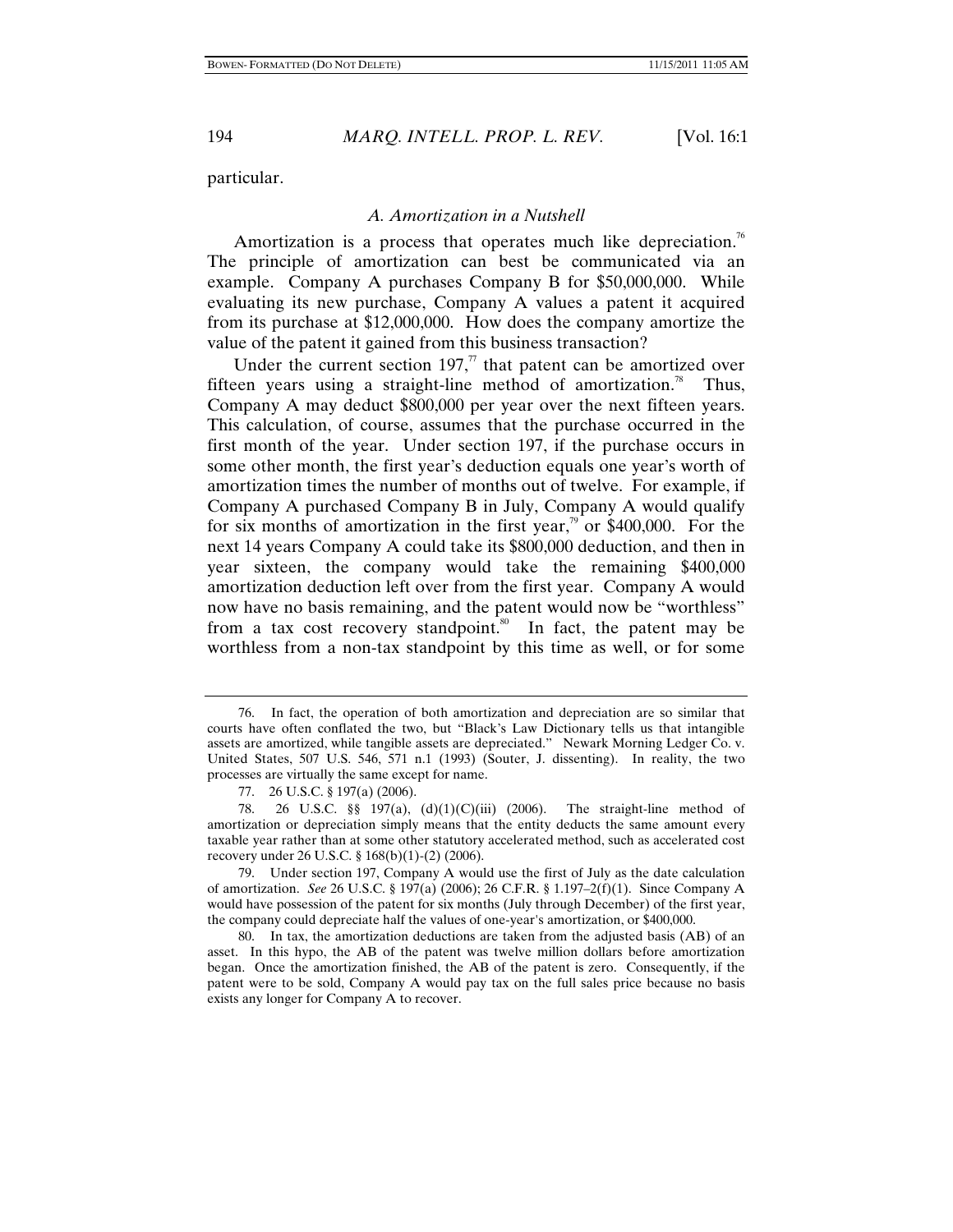time before the deductions ran out.<sup>81</sup> At its simplest, this method is how the amortization of intangible assets operates. $82$ 

#### *B. A Brief History of the Amortization of Intangible Assets*

As stated earlier, intangible asset amortization is almost as old as the Internal Revenue Code, but its history is lengthy and tortured. Several other authors have analyzed the history of amortization as applied to intangible assets; $\delta$ <sup>83</sup> therefore, I will only briefly cover this history for sake of completeness.

# 1. The Beginning of Intangible Asset Amortization and Section 167

The amortization of intangible assets first entered the American tax structure in 1919.<sup>84</sup> As with the later section 167, the amortization was limited to items that possessed a finite lifespan in trade or business.<sup>85</sup> After briefly flirting with the idea of allowing the amortization of goodwill for a business that died,<sup>86</sup> the Eighth Circuit Court of Appeals ended that flirtation when it decided that goodwill could not be exhausted in a trade or business. $87$  This decision set the stage for the constant battles the IRS and taxpayers had in moving assets out of the goodwill column and into the intangible asset column.

When Congress passed the Internal Revenue Code of 1954, section

85. *Id.* at 916.

86. *Id.* at 916–17. The Department of Treasury's "generosity" was brought on by liquor distributors suffering the effects of prohibition. *Id.* at 916 (citing Newark Morning Ledger Co. v. United States, 507 U.S. 546, 574–75 n.2 (1993) (Souter, J., dissenting)).

87. Red Wing Malting Co. v. Willicuts, 15 F.2d 626, 633 (8th Cir. 1926).

<sup>81.</sup> If the patent expired by the end of the amortization, the patent likely has little value to Company A because it now faces competition from potential competitors. If the patent has only one year or two left before expiration, it will literally be decreasing in value every day the patent gets closer to its expiration.

<sup>82.</sup> Please note that other issues could affect how, when, and where this deduction may be applied. For example, in a partnership context, amortization would be affected by the special allocation rules found in 26 U.S.C. § 704(c). This Comment, however, will discuss the mechanics of amortization in only its most basic form, and it will not delve into the more complex mechanics of amortization and depreciation.

<sup>83.</sup> *See, e.g.*, Catherine L. Hammond, Note, *The Amortization of Intangible Assets: S 197 of the Internal Revenue Code Settles the Confusion*, 27 CONN. L. REV. 915 (Spring 1995) (providing a general history of intangible asset amortization); Andrew F. Halaby, Comment, *Treatment of Goodwill by the Seller Under I.R.C. Section 197*, 43 U. KAN L. REV. 903 (July 1995) (explaining history of intangible asset amortization in relation to goodwill). For a history written in conjunction with an intellectual property topic see Xuan-Thao N. Nguyen & Jeffrey A. Maine, *Taxing the New Intellectual Property Right*, 56 HAST. L.J. 1, 12–22 (2004– 2005).

<sup>84.</sup> Hammond, *supra* note 74, at 916 & n.8.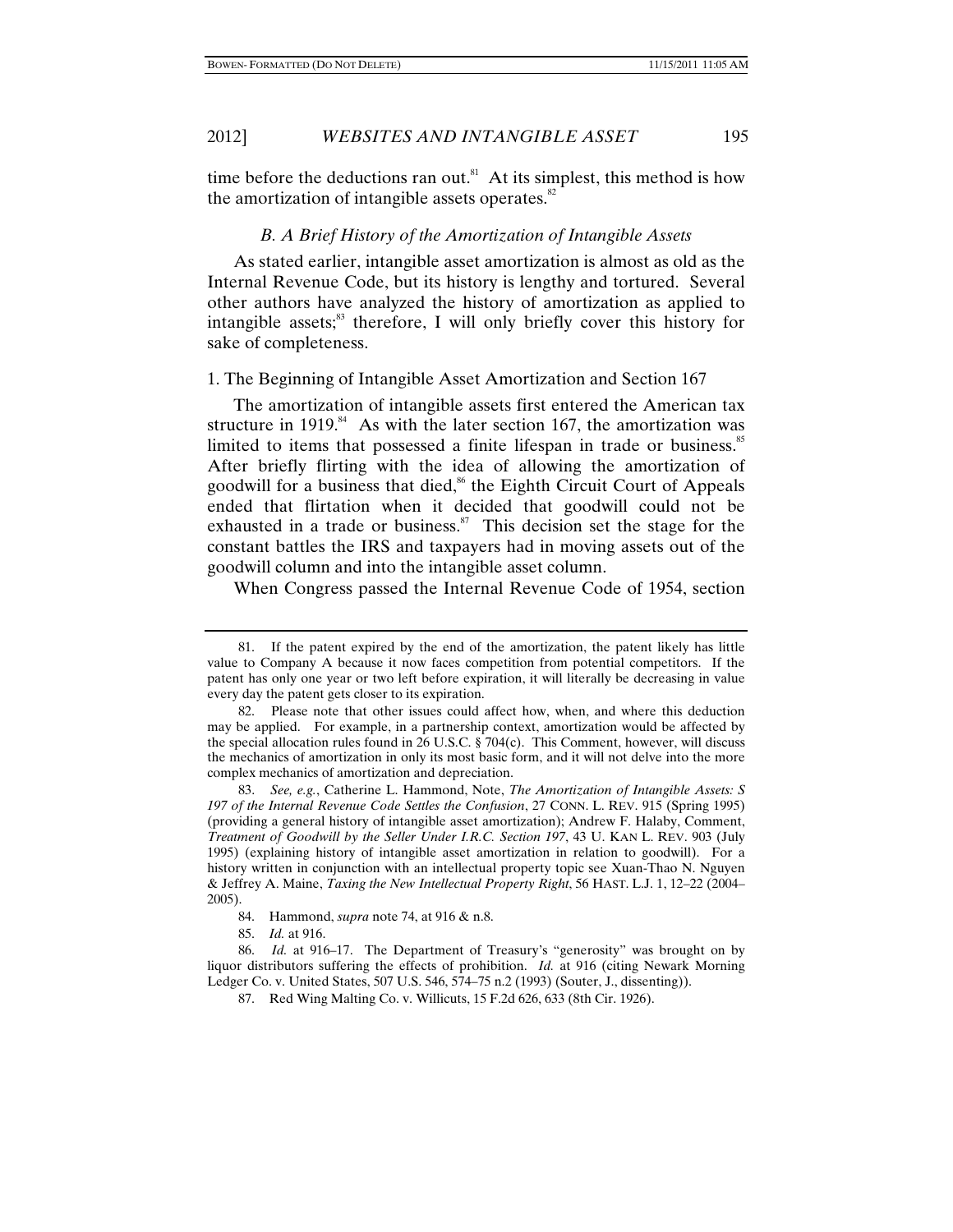167 became the section of the Code dedicated to the depreciation and amortization of business assets. $88$  While the statute spoke in generalities about what property is eligible for amortization, it specifically excluded trademarks and trade names from amortization, $\frac{89}{167}$  but section 167 allowed the amortization of both patents and copyrights.<sup>90</sup> From an intellectual property standpoint, this situation was most unfair to businesses that held high value trademarks, trade names, and trade secrets. $91$  In a broader context, companies and the IRS fought for decades over the classification of assets, $92$  but two events would eventually end most of the squabbles the IRS and Corporate America had over goodwill and other intangible assets of indeterminate length.

2. Newark Morning Ledger Co. v. United States and the 1993 Revenue Reconciliation Act

All of the confusion and fuss came to a head in 1993. Two events, one judicial and one legislative, occurred that enacted a sea of change in the process of intangible asset amortization. First, the United States Supreme Court handed down its decision in *Newark Morning Ledger*  Co. v. United States.<sup>33</sup> Second, Congress passed the 1993 Omnibus Revenue Reconciliation Act (the "Revenue Act"),  $94$  which created § 197 of the Internal Revenue Code. These two actions changed the landscape of intangible asset amortization.

#### *a. Newark Morning Ledger Co. v. United States*

The events that created this case began in 1976, when the Herald

92. *See, e.g.*, Houston Chronicle Publ'g Co. v. United States, 481 F.2d 1240 (5th Cir. 1973); Richard S. Miller & Sons, Inc. v. United States, 537 F.2d 446 (Ct. Cl. 1976).

94. Omnibus Budget Reconciliation Act of 2003, Pub. L. No. 103-66, 107 Stat. 312 (1993).

<sup>88.</sup> Hammond, *supra* note 74, at 918.

<sup>89. 26</sup> U.S.C. § 167(r) (1988).

<sup>90. 26</sup> U.S.C. § 167 (1988).

<sup>91.</sup> To illustrate the problem, imagine if a company like Maytag were bought by another company. The Maytag trade name has great value because of its history and the Maytag Corporation's investment in its name. Under section 167, pre-1993, *see, e.g.*, 26 U.S.C.  $\S 167(r)$  (1988), the purchasing corporation would not have been able to amortize the cost of Maytag acquiring the trademark and name. The best that the purchasing company may have been able to do is capitalize the costs into the basis and take advantage of the recovery of basis when it sold the Maytag "name." Given the potential value of these names, most companies would not sell these assets piecemeal (if ever). Therefore, the basis recovery would likely occur only when the company was acquired in whole through a merger or sale, or potentially as part of a bankruptcy.

<sup>93. 507</sup> U.S. 546 (1993).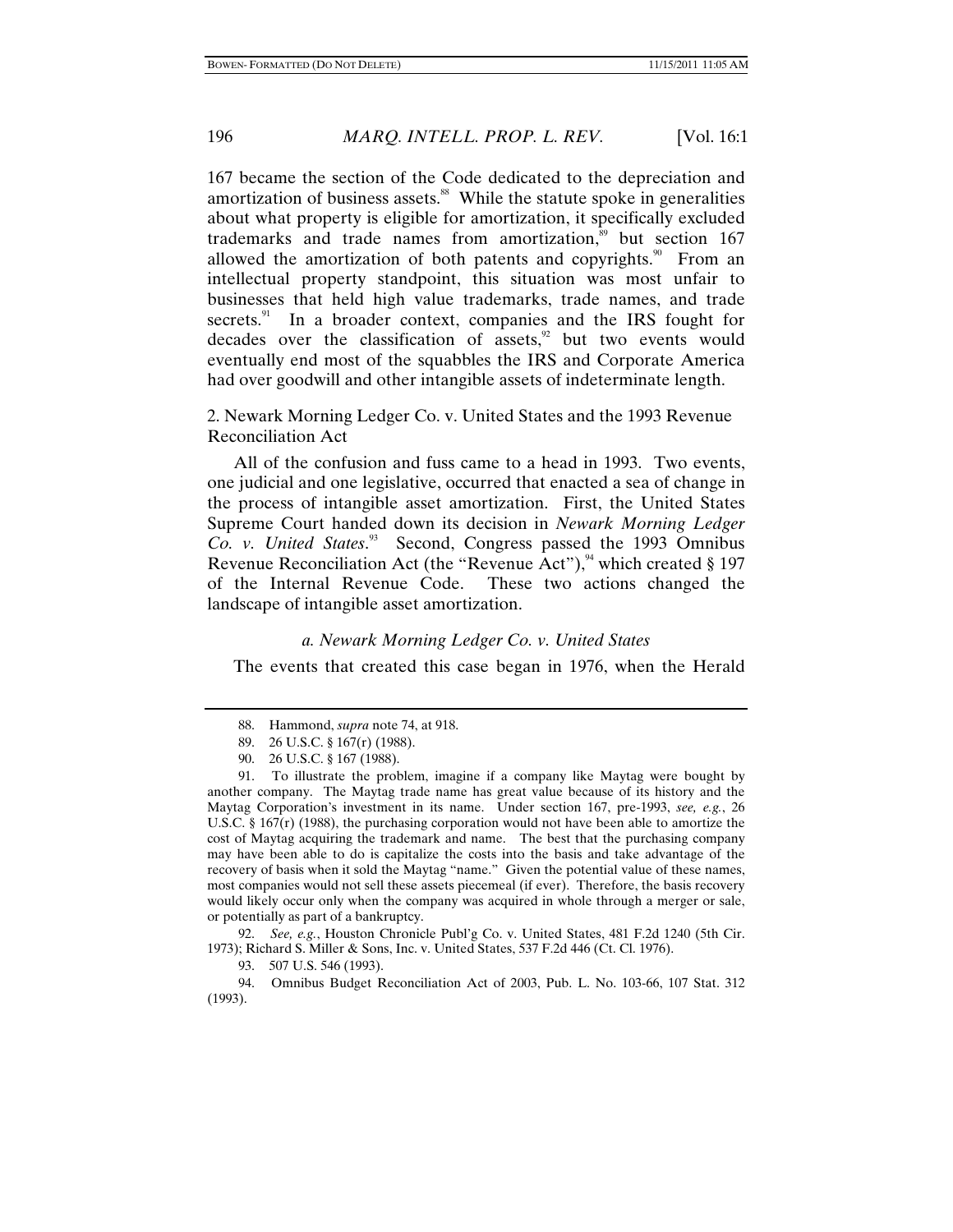Company bought a company called Booth Newspapers,  $Inc$ <sup>55</sup> The Herald Company continued to publish Booth's newspapers.<sup>96</sup> Herald estimated the fair market values of all of the assets it got in its merger with Booth. $\frac{97}{10}$  For three years, 1977–1980, Herald deducted an amount calculated in a straight-line method, which the IRS then disallowed because the subscriber list was too much like the business concept of goodwill.98 Thus, the *Newark Morning Ledger* lawsuit began.

Eventually, the Newark Morning Ledger Co. (Newark) completed a merger/takeover of the Herald Company, and it became the plaintiff in this suit.<sup>99</sup> At the District Court level, Newark proved, through statistics and expert witnesses, that the paid subscriber list had a finite lifespan; $100$ therefore, the company argued that it qualified for amortization under section 167. The IRS offered no counter evidence, except for contesting some of the valuation figures.<sup>101</sup> Instead, the IRS argued that the paid subscriber database was an analogue to business goodwill; thus, the asset could not be amortized under the Code of that time.<sup>102</sup> The District Court found for Newark, holding that the paid subscriber base had a finite lifespan, and the IRS then appealed to the Third Circuit.<sup>103</sup> The Third Circuit ruled in the IRS's favor, and Newark then appealed to the Supreme Court, which granted certiorari.<sup>104</sup> The Court<sup>105</sup> held that Newark could amortize the paid subscriber list because Newark "bor[e] successfully its substantial burden of proving that 'paid subscribers' constitutes an intangible asset with an ascertainable value and a limited useful life, the duration of which can be ascertained with reasonable accuracy."106 Thus, Newark could amortize this intangible asset.

<sup>95.</sup> Newark Morning Ledger Co. v. United States, 507 U.S. 546, 549 (1993).

<sup>96.</sup> *Id.* The eight papers Herald bought were published in Michigan. *Id.*

<sup>97.</sup> *Id.* at 549–50. Herald bought the company for approximately \$328,000,000. *Id.* at 549. It gave a value to certain assets (e.g. cash, securities, equipment, etc.), but it also valued paid subscribers at \$67,800,000. *Id.* at 550.

<sup>98.</sup> *Id*. at 550. As previously explained, goodwill could not be amortized under § 167 because no good way existed to calculate its length. *See supra* Part IV.B.1.

<sup>99.</sup> *Newark Morning Ledger Co*., 507 U.S. at 549. The merger completed in 1987.

<sup>100.</sup> *Id*. at 551.

<sup>101.</sup> *Id*.

<sup>102.</sup> *Id*. at 552–53.

<sup>103.</sup> *Id*.

<sup>104.</sup> *Id*. at 553 (citing Newark Morning Ledger Co. v. United States, 503 U.S. 970, 970 (1992) (granting Newark's cert petition)).

<sup>105.</sup> *Id*. at 548. Justice Blackmun wrote the majority decision for a 5-4 Court.

<sup>106.</sup> *Id.* at 570. The Court also emphasized that any expectation of continued customer patronage was irrelevant because Newark proved that the paid subscribers asset fulfilled all of the necessary conditions of § 167. *Id*.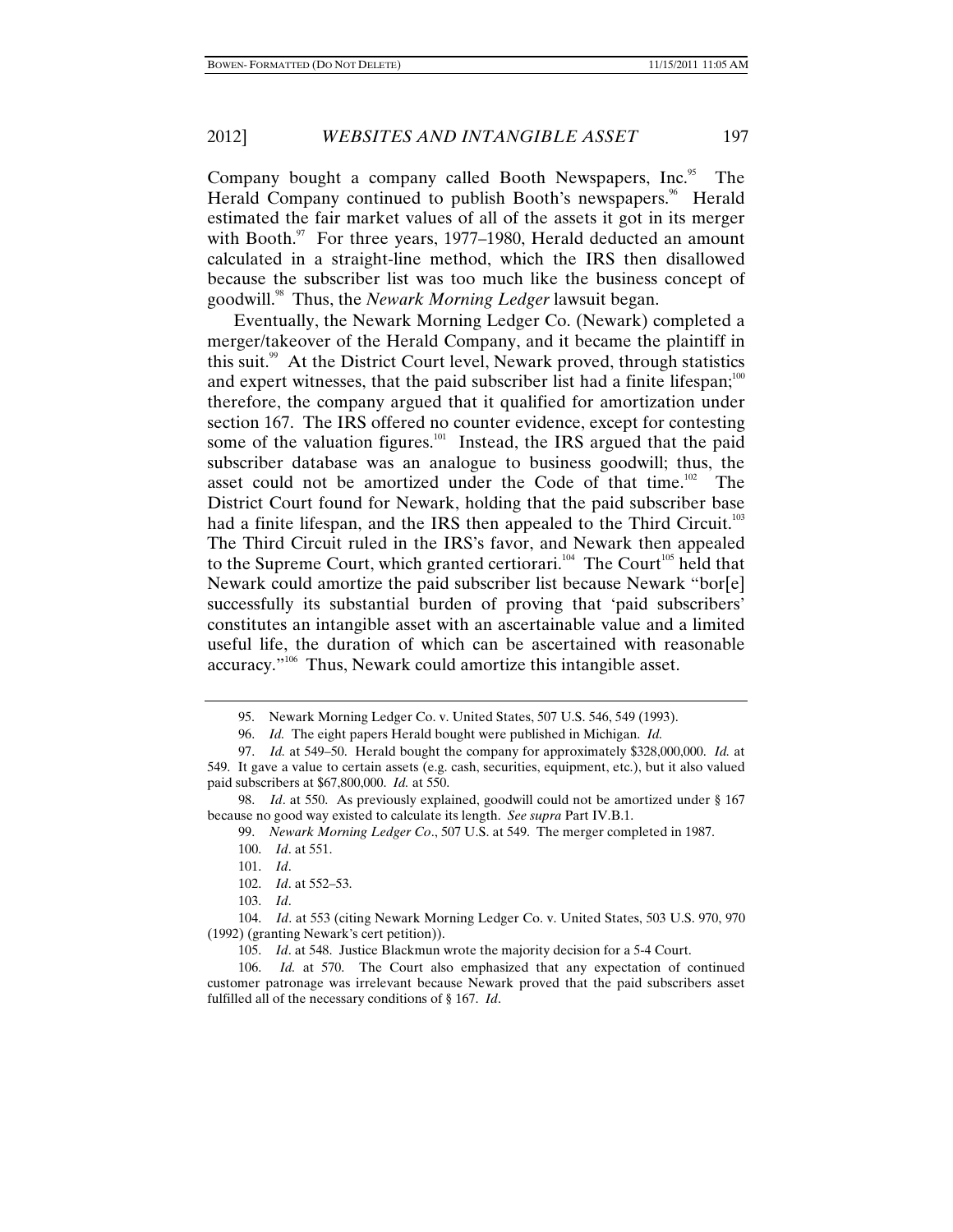Four justices dissented. Justice Souter wrote that "[s]ince the days of Justice Story, we have understood the concept of 'goodwill' to be anchored in the patronage a business receives from 'constant or habitual' customers."<sup>107</sup> The dissenters saw nothing different between Newark's subscriber lists and the traditional idea of goodwill, which could not be amortized.<sup>108</sup> The dissenters would have held that the subscribers lists were indistinguishable from goodwill, and therefore, non-amortizable as a matter of law.<sup>109</sup> At its core, the dissenting justices believed that the Court should not upset a longstanding doctrine of law without some sort of Congressional action.<sup>110</sup> That Congressional action was soon to come.

# *b. 1993 Revenue Act*

Congress had contemplated action on the intangible asset front for some time, and it had considered several different proposals.<sup>111</sup> Eventually, Congress passed the Revenue Act and included within it Congress's new policy. In a nutshell, the 1993 Revenue Act ended the idea that an intangible asset needed a finite lifespan.<sup>112</sup> Specifically, the Revenue Act created 26 U.S.C. § 197, which supplemented and supplanted some of the purview of section  $167$  of the Code.<sup>113</sup> This section greatly impacted intellectual property rights because trademarks and trade secrets could be amortized, instead of capitalized.<sup>114</sup> Consequently, for the first time, all the major bodies of intellectual property law became eligible for amortization.

# 3. Section 197 in Brief

Section 197 is now the main vehicle for amortization of intangible assets.<sup>115</sup> This section became a part of the Internal Revenue Code as a

112. The 1993 Revenue Act changed many other things as well (including helping Republicans win the House and Senate in 1994), but for the purpose of this comment, all that is of concern in the Revenue Act is the creation of section 197.

113. 107 Stat. 312, 532–41 (1993).

114. *Compare* 26 U.S.C. § 197(d)(1)(F) (2006) (adding trademarks and trade names to the list of intangible assets potentially eligible for amortization) *with* 26 U.S.C. § 167(r) (1988) (specifically excluding trademarks and trade names from amortization).

115. Even with the creation of section 197, section 167 contains some vestigial

<sup>107.</sup> *Id*. at 572 (Souter, J., dissenting) (citing Metropolitan Bank v. St. Louis Dispatch Co., 149 U.S. 436, 446 (1893)).

<sup>108.</sup> *Id.* at 573 (Souter, J., dissenting).

<sup>109.</sup> *Id.* at 581–82 (Souter, J., dissenting).

<sup>110.</sup> *Id.* at 582 (footnote omitted).

<sup>111.</sup> Hammond, *supra* note, 74 at 932–33.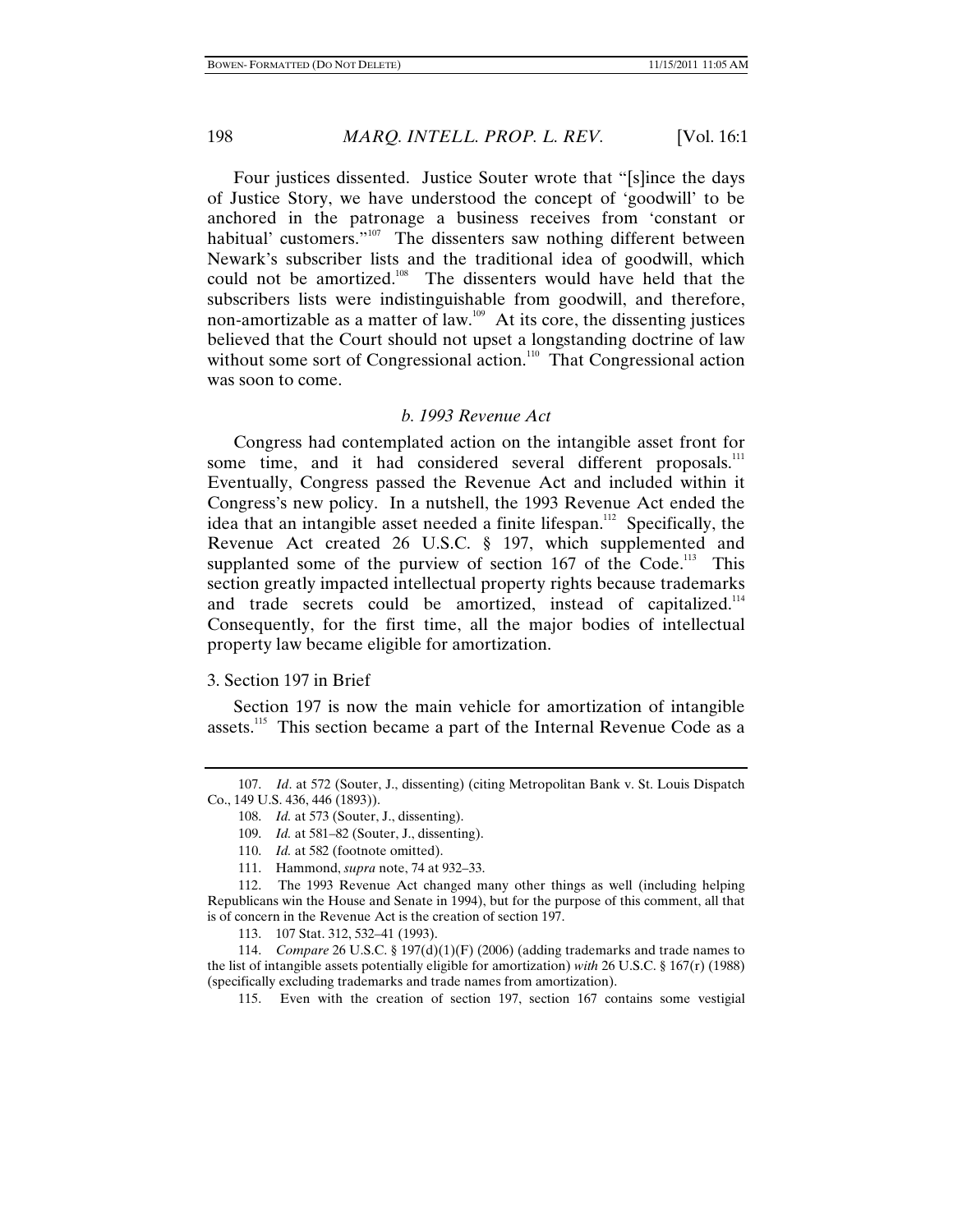result of numerous litigation battles.<sup>116</sup> Congress acted to correct many of the unanswered questions and problems that section 167 and the myriad of court cases over its intangible asset provisions spawned. In a macro sense, for the first time goodwill was unquestionably amortizable, $117$  and, in the micro sense, all the major forms of intellectual property patents, copyrights, and trademarks, were eligible for amortization.<sup>118</sup> Some of the mechanics have already been described in the *Amortization in a Nutshell* section of this comment,<sup>119</sup> but I will briefly elaborate on the actual operation of what section 197 does here.

Section 197 applies only in a business transaction context where a sale or exchange of good happened.<sup>120</sup> Self-created intellectual property rights are ineligible under this section of the Code.<sup>121</sup> In addition, all intellectual property rights now potentially qualify for amortization under section  $197.^{122}$  Another large change from the days of amortization under section 167 is that the "life" of the asset no longer matters for amortization.<sup>123</sup> Instead, section 197 imposes a uniform fifteen-year amortization period on section 197 intangible assets.<sup>124</sup> The mechanics of the operation of amortization were already explained in the *Amortization in a Nutshell* section of this Comment; therefore, I will not rehash the actual operations here.<sup>125</sup> In brief, this passage describes the general structure and operation of section 197, but this section of the Internal Revenue Code becomes more complex when a website is thrown into the mix, as will soon become clear.

- 117. 26 U.S.C. § 197(d)(1)(A) (2006).
- 118. 26 U.S.C. §§ 197(d)(1)(C)(iii), 197(d)(1)(F) (2006).
- 119. *Supra* Part IV.A.
- 120. 26 U.S.C. § 197(c)(1)(B) (2006).
- 121. 26 U.S.C. § 197(c)(2) (2006).
- 122. 26 U.S.C. §§ 197(d)(1)(C)(iii), 197(d)(1)(F) (2006).

123. Under section 167, amortization occurred over the lifetime of the asset. For example, if the purchased patent had thirteen years left until expiration that is the time period the company could amortize the costs over thirteen years, the lifetime remaining in the patent. This timing issue changed with the adoption of section 197.

intangible asset amortization provisions in relation to intellectual property rights, specifically, patents and copyrights. 26 U.S.C. § 167(f) (2006); 26 C.F.R. § 197-2(a)(2). However, these rights will not apply at all if section 197 can be used by the business entity for that intangible. JEFFREY A. MAINE & XUAN-THAO N. NGUYEN, INTELLECTUAL PROPERTY TAXATION: TRANSACTION AND LITIGATION ISSUES 242 (BNA Books 2003).

<sup>116.</sup> The ultimate case being Newark Morning Ledger Co. v. United States, 507 U.S. 546 (2003).

<sup>124. 26</sup> U.S.C. § 197(a) (2006).

<sup>125.</sup> *Supra* Part IV.A.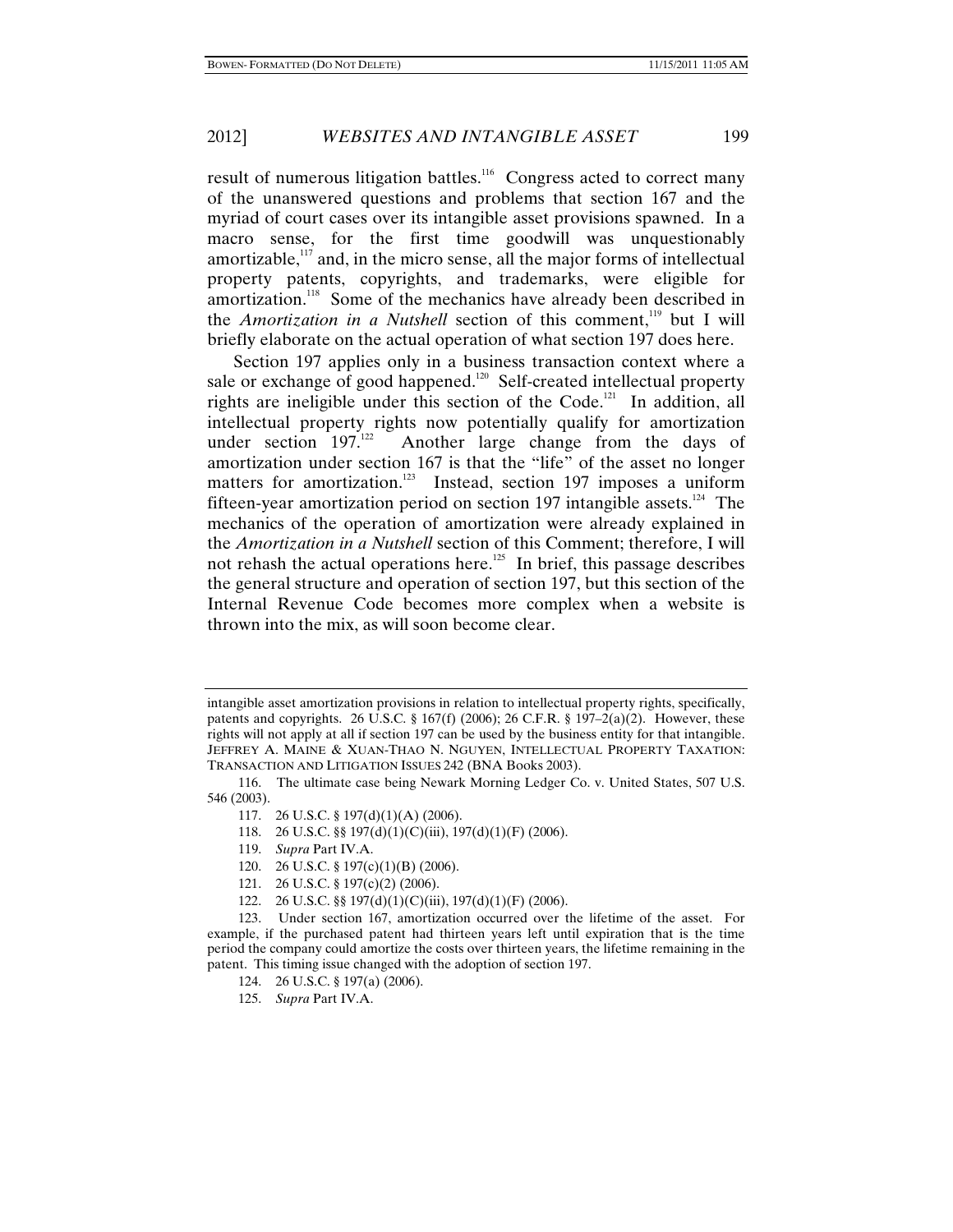# V. THE TAXATION OF WEBSITES: INTELLECTUAL PROPERTY AND COMPUTER SOFTWARE

At this point in time, several different Code provisions and regulations govern the tax benefits surrounding websites. While section 197 and its regulations alone are important, they cannot be looked at in isolation. Other equally important portions of the tax code affect the tax treatment of these assets.<sup>126</sup> This section of the comment explains how section 197 specifically affects websites and computer software. Then, I will briefly explain how IRS Revenue Procedure 2000-50 interacts with computer software. Then I will elaborate on the problems with the current tax regime. After providing that background information, I will apply that information to the Microevil hypothetical to give greater clarity to the situation by providing a tangible example for the reader. Finally, at the end of this section, there is a short discussion on some of the implications the current tax regime has for websites and other similar pieces of intellectual property. Along with these implications, some potential solutions will be proposed.

# *A. Section 197, Its Regulations, and Revenue Procedure 2000-50: Their Application to Websites*

Pertinent to websites, computer software, as defined section § 197, has several severe restrictions for amortization.<sup>127</sup> These restrictions, discussed in greater detail below, have severe ramifications for a corporation or partnership that purchases a website and its associated rights. Those ramifications will now be discussed in greater detail.

# 1. Section 197 and Its Regulations

To fully understand the interactions of the various Code provisions and Regulations, the pertinent parts of the Code and Regulations must be singled out. The first important provisions are the Code sections that explain the method of amortization used for section 197 intangibles, which have already been discussed earlier in this Comment;<sup>128</sup> thus, these sections need not be covered again. The second section of the

<sup>126.</sup> *See, e.g.*, Rev. Proc. 2000-50, 2000–52 I.R.B. 601 § 5 (citing 26 U.S.C. § 174(a)) (explaining how the Internal Revenue Code handles software development costs like R & D expenditures).

<sup>127. 26</sup> U.S.C. § 197(e)(3) (2006). The Treasury regulations elaborate upon this point in greater detail (as is true with most tax provisions). *See, e.g.*, 26 C.F.R. § 1.197-2(c)(4) (no amortization for computer software available to the general public), § 1.197–2(c)(4)(iv) (definition of computer software from section 197 elaborated upon by the IRS).

<sup>128.</sup> *Supra* Part IV.A.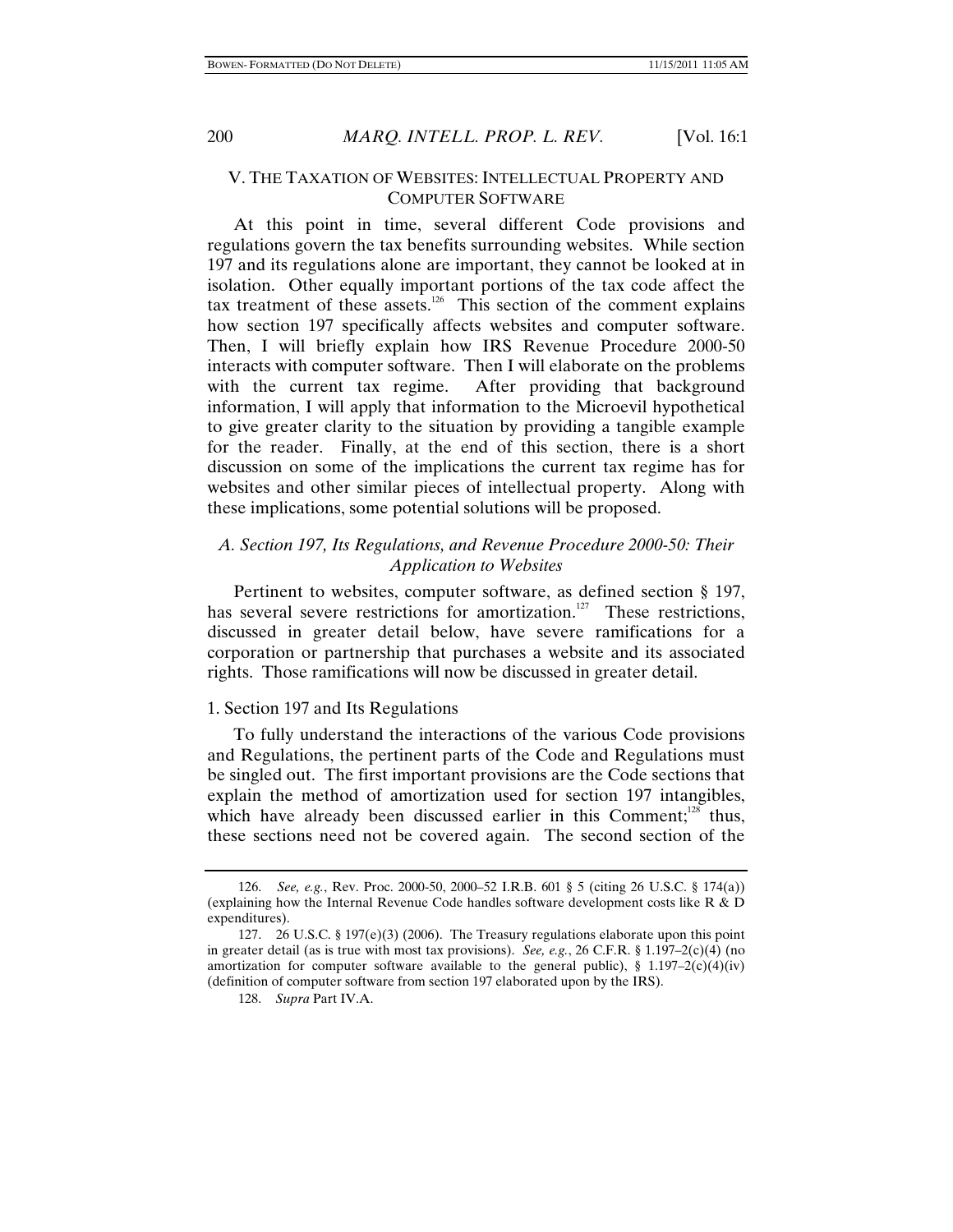Code is the part which defines the intellectual property rights of patents, copyrights, and trademarks as section 197 intangibles.<sup>129</sup> At first glance, section 197 would appear to protect all the potential intellectual property rights for which a website can qualify.<sup>130</sup> However, this conclusion fails to take into account one of the key exceptions Congress included in section 197 itself, and that the Department of the Treasury, through the IRS, enacted to govern these taxable transactions.

This third provision is the restrictions on the amortization of computer software<sup>131</sup> that cause massive problems for all business holders of intellectual property rights associated with computer software.<sup>132</sup> The problem becomes especially acute when websites are involved in the process because of the many potential intellectual property rights that a website represents. Section 197 defines "computer software" as "any program designed to cause a computer to perform a desired function. Such term shall not include any data base or similar item unless the database or item is in the public domain and is incidental to the operation of otherwise qualifying computer software."<sup>133</sup>

#### *a. Patents*

On its own, this definition has some bad implications for intellectual property rights. For example, the phrase "any program designed to performed a desired function," potentially precludes a process patent, which for computer software would likely be a program or algorithm designed to perform desired functions. This definition potentially prevents a computer software process patent from amortization under section 197.

### *b. Copyrights*

Not only patents have difficulty clearing this hurdle. Both types of computer software copyrights face problems with section 197. Like the

<sup>129. 26</sup> U.S.C. §§ 197(d)(1)(C)(iii), 197(d)(1)(F) (2006).

<sup>130.</sup> *Id*.

<sup>131. 26</sup> U.S.C. § 197(e)(3); 26 C.F.R. § 1.197–2(c)(4).

<sup>132.</sup> Beyond the problems that this Comment covers, section  $197(e)(3)(A)$  also precludes from amortization "computer software which is readily available for purchase by the general public, is subject to a nonexclusive license, and has not been substantially modified" and that was not acquired in a trade or business transaction. While this exclusion is important, it is beyond the scope of this Comment's subject matter; therefore, it will not be mentioned in any greater detail throughout this Comment. 26 U.S.C.  $\S 197(e)(3)$  (2006).

<sup>133. 26</sup> U.S.C. § 197(e)(3)(B) (2006).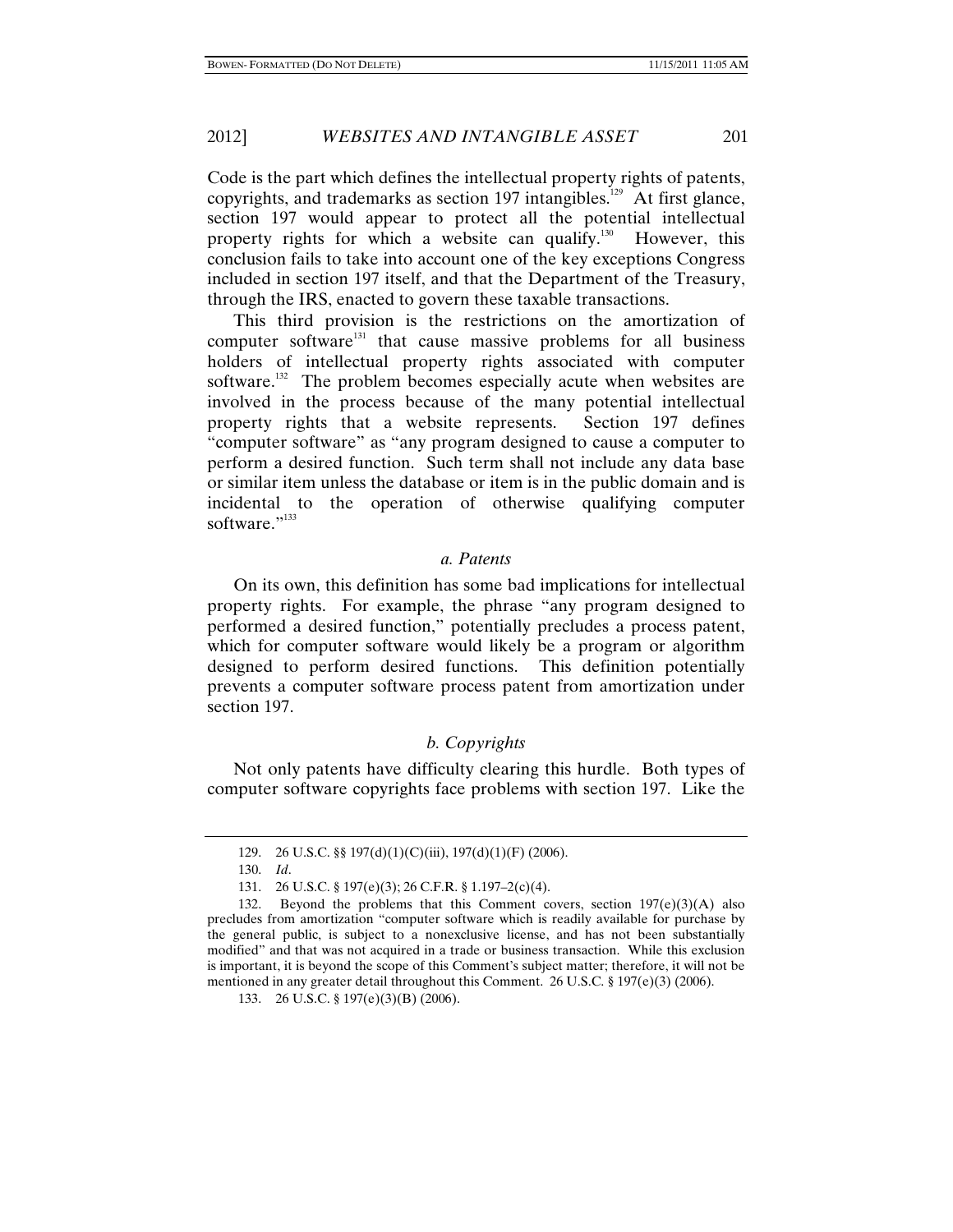process patent, literal computer software copyrights potentially could be foreclosed from amortization under section 197, when computer software is defined the way section 197 defines it. As discussed above, computer software qualifies for copyright protection of the source code as a literary work.<sup>134</sup> Source code, as one court described it,<sup>135</sup> "is code written in a programming language .... Object code is produced by rendering those same programming instructions in a binary form that the computer can read."<sup>136</sup> Even more disturbing is the definition the Copyright Act itself gives to a computer program: "A 'computer program' is a set of statements or instructions to be used directly or indirectly in a computer in order to bring about a certain result."<sup>137</sup> When compared to the section 197 definition of a computer program,  $138$ the definitions are virtually identical; consequently, the literal copyright cannot be amortized under section 197.

Compilation copyrights for computer software are also somewhat endangered by these exceptions. Although the Code itself does not specifically imperil these copyrights, the IRS regulations do. Under the regulations, the database compilation copyright is directly attacked.<sup>139</sup> The regulations state the following:

[c]omputer software does not include any data or information base . . . of this section unless the data base or item is in the public domain and is incidental to a computer program. For this purpose, a copyrighted or propriety data or information base is treated as in the public domain if its availability through the computer program does not contribute significantly to the cost of the program. $14$ 

This explanation has the potential to absorb a great many compilation copyrights related to computer software. Unfortunately, no

<sup>134.</sup> *Supra* Part III.A.

<sup>135.</sup> *JustMed*, 600 F.3d at 1121 n.1 (9th Cir. 2010). *See also* Softel, Inc. v. Dragon Medical & Scientific Communications, Inc., 118 F.3d 955, 958–59 (2d Cir. 1997) (defining source code and explaining how it performs functions on computers); 17 U.S.C. § 101 (2006).

<sup>136.</sup> *JustMed*, 600 F.3d at 1121, n.1.

<sup>137. 17</sup> U.S.C. § 101 (2006).

<sup>138.</sup> *Compare* 26 U.S.C. § 197(e)(3)(B) (2006) (definition of computer software under section 197) *with* 17 U.S.C. § 101 (2006) (definition of computer program under the Copyright Act).

<sup>139. 26</sup> C.F..R. § 1.197–2(c)(4)(iv).

<sup>140.</sup> *Id*. The regulations give the example of the dictionary of a spell check program as a data or information base that would be in the public domain for the purposes of this definition.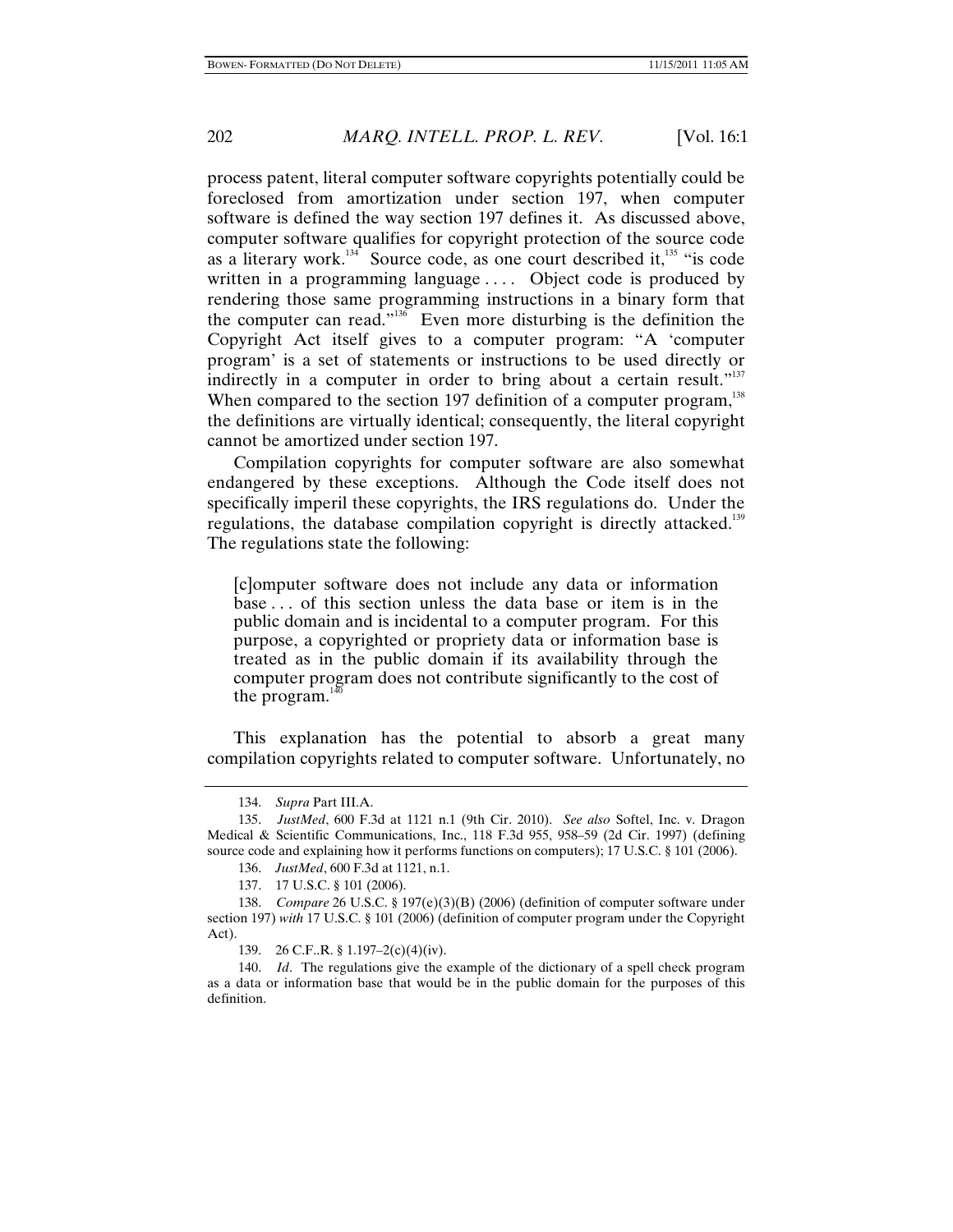case or administrative hearing has yet come forward that will help provide some context for this provision of the tax regulations. In the terms of websites and computer software in general, however, this regulation could be devastating. Other than an author or artist posting original works on a website, no other work on the website really qualifies for any other copyright protection. Thus, it is indeed possible for a computer software compilation copyright to qualify as a section 197 intangible and actually survive the computer software exception, but the holder must be very careful about what the copyright covers.

# *c. Trademarks*

In contrast, $141$ <sup>ta</sup> trademarks get off relatively lightly but not completely unscathed. For the regulations, the core question about trademark and computer software is if the trademark is either acquired for marketing purposes (e.g. the brand name MICROSOFT), or if "[the] trademark or trade name is ancillary to the ownership or use of a specific computer software program in the taxpayer's trade or business."<sup>142</sup> Thus, the corporate logo may survive and so might a domain name if it was used for marketing purposes. $143$  In all, section 197 and its regulations seem far less punishing to trademarks than patents and copyrights.

#### 2. Revenue Procedure 2000-50 and Other Tax provisions

Beyond the Code and Regulations, the IRS issued Revenue Procedure 2000-50 in 2000 as a way to streamline and organize how the tax code treats the different provisions related to computer software.<sup>144</sup> This document was the first real comprehensive guidance the IRS gave on the tax treatment of computer software since 1969.<sup>145</sup> It defines computer software almost identically to section  $197$ ;<sup>146</sup> therefore, it is little surprise that the Revenue Procedure provides scant help to the holders of intellectual property rights held in conjunction with websites. In fact, section 197 is mentioned sparingly, but tellingly when the

<sup>141.</sup> But perhaps not to great surprise given that trademarks generally do not protect the computer software itself.

<sup>142. 26</sup> C.F.R. § 1.197–2(c)(4)(iv).

<sup>143.</sup> For instance, some may remember the Ask Jeeves commercials of the late 1990s, the name Amazon.com, or GoDaddy.com in NASCAR. All of these marks are used for marketing purposes and would likely qualify for amortization because they avoid one of the prongs that would trip this regulation.

<sup>144.</sup> Rev. Proc. 2000–50, 2000–52 I.R.B 601, 2000–1 C.B. 601.

<sup>145.</sup> *See id*.

<sup>146.</sup> *Compare* Rev. Proc. 2000–50, 2000–1 C.B. 601, § 2 *with* 26 U.S.C. § 197(e)(3)(B) (2006).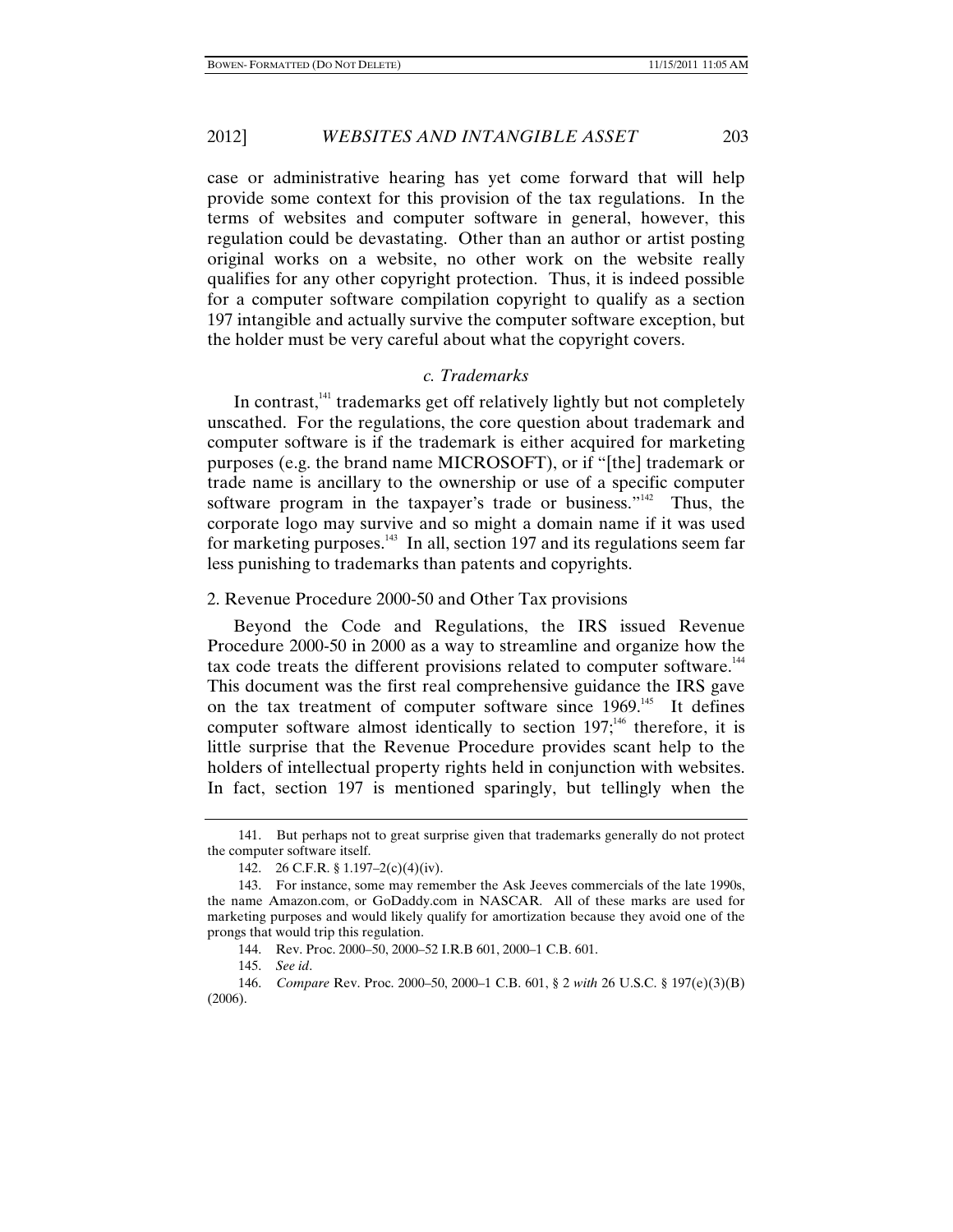Procedure states "[t]his revenue procedure does not apply to any computer software that is subject to amortization as an 'amortizable section 197 intangible' as defined in section  $197(c)$ ."<sup>147</sup> While this language appears generous, the definitions in section 197 and the regulations obliterate much of the generosity. Almost all "computer software" is not amortizable under section 197; therefore, this revenue procedure may be the only way to actually handle computer software.<sup>148</sup> Whether or not business will challenge these provisions is still unclear, but the potential for litigation is there.<sup>149</sup> Finally, it must be noted that other tax provisions can affect the treatment of intellectual property. To list all of them would turn this paper from a Comment to a treatise, and that work has already been done by others.<sup>150</sup> Thus, referencing their treatise for a more in-depth discussion of the full breadth of intellectual property taxation is highly recommended.

# *B. Section 197 Applied to the Acquired Gogol Intellectual Property Rights in the Microevil Hypothetical*

Returning to the Microevil hypothetical, I will address each of the four potential deductions under section 197 in the following order: (1) the web browser itself and its registered copyrights; (2) the patent that covers at least some of the software that runs the browser; (3) the registered copyrights that protect some of the software; and (4) the trademark of Gogol as the name of its browser.

#### 1. The Web Browser

A web browser is a website, and thus, can qualify for some level of copyright protection. I must note that in this section, I will not be discussing the copyrights attached to the website's software, or other

<sup>147.</sup> Rev. Proc. 2000–50, 2000–1 C.B. 601, § 4 "Scope."

<sup>148.</sup> An interesting question this raises is whether the intellectual property rights can be treated the same as computer software. This question could be important because some of the tax provisions for computer software are quite generous. *See, e.g.*, *id*. at §§ 5 & 6 (under section 5 the costs of developing the computer software are treated similarly to  $R \& D$  costs under 26 U.S.C. § 174, whether or not a copyright or patent applies). As one commentator suggested the IRS may have recognized some of the problems and tried to pre-empt them. Nguyen & Maine, *supra* note 70, at 75 n. 241.

<sup>149.</sup> Revenue Procedure 2000–50 is important to the realm of computer software taxation, but it is somewhat tangential to the main topic of this Comment, the effect of section 197 of the Internal Revenue Code on Websites. This small introduction to the Revenue Procedure has been provided because it helps give context to the types of regulations that may be in play, from a tax perspective, with a piece of intellectual property.

<sup>150</sup>*. See, e.g.*, MAINE & NGUYEN *supra* note 115.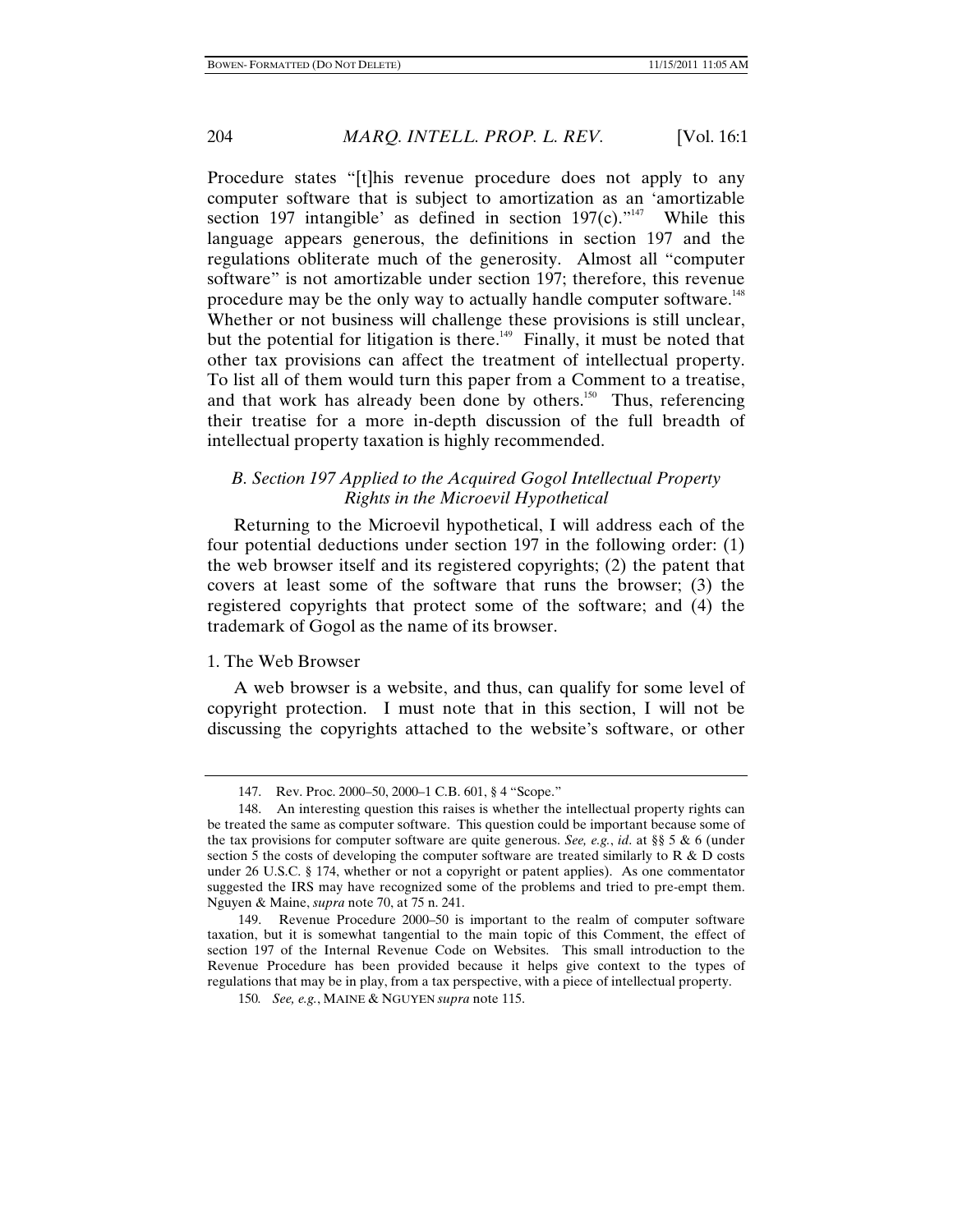copyrights, $151$  but rather the copyright protection the website can acquire as a compilation. Copyright protection as a compilation is a trait that many different websites may have or be able to get; therefore, I will focus on that copyright for the actual material on the website.

For a compilation to qualify for a copyright, the primary hurdle, as previously discussed,<sup>152</sup> is whether the compilation is original.<sup>153</sup> Some minimal degree of creativity is required for a compilation of facts to merit copyright protection; thus, an electronic arrangement of facts fixed in a tangible medium would seem to qualify.<sup>154</sup> For the sake of argument, and for the purposes of this Comment, I will assume that Gogol's website has enough originality to qualify it for copyright protection, and because it bears little relation to computer software that runs the website, it is very likely that this compilation copyright will qualify for amortization under section 197. This form of copyright simply is not related enough to the statutory definition of computer software in section 197 to be swallowed by the computer software exception. Thus, the material on the Gogol website likely qualifies for amortization.

#### 2. Patents for Website Software

Software itself can qualify for a patent. The software that runs Gogol's website would be the patentable subject matter, and it could qualify for a process patent.<sup>155</sup> However, as is now clear from the discussion of the tax  $\text{law}$ ,<sup>156</sup> it is likely impossible for a process patent on computer software to ever qualify for amortization under section 197. The definition of software and the regulations promulgated by the IRS combine to make this fact true. Therefore, Gogol's process patent on its software cannot be amortized under section 197.<sup>157</sup>

156. *Supra* Part IV.

157. It should be noted that even though section 197 might not allow cost recovery for the patent, or indeed for the copyrights, the vestigial rights contained in section  $167(f)$  may

<sup>151.</sup> Other copyrights can be used in conjunction with a website. For example, an author could post his or her copyrighted work to a website or sell it as an e-book. *See, e.g.*, Amazon.com, *available at* http://www.amazon.com. (commercial website that sells copyrighted e-books). For the sake of simplicity, I will not be addressing that issue in this Comment. Suffice it to say that the addition of this copyright could make what is already a complicated tax problem even more complicated.

<sup>152.</sup> *Supra* Part III.A.

<sup>153.</sup> Feist Publ'ns, Inc. v. Rural Tel. Serv. Co., 499 U.S. 340, 348 (1991).

<sup>154.</sup> *See, e.g.*, Cartoon Network LP, LLLP v. CSC Holdings, Inc., 536 F.3d 121, 127-30 (2d Cir. 2008); Adv. Computer Servs. of Michigan, Inc. v. MAI Sys. Corp., 845 F. Supp 356, 362–64 (E.D. Va. 1994).

<sup>155.</sup> *Supra* Part III.B.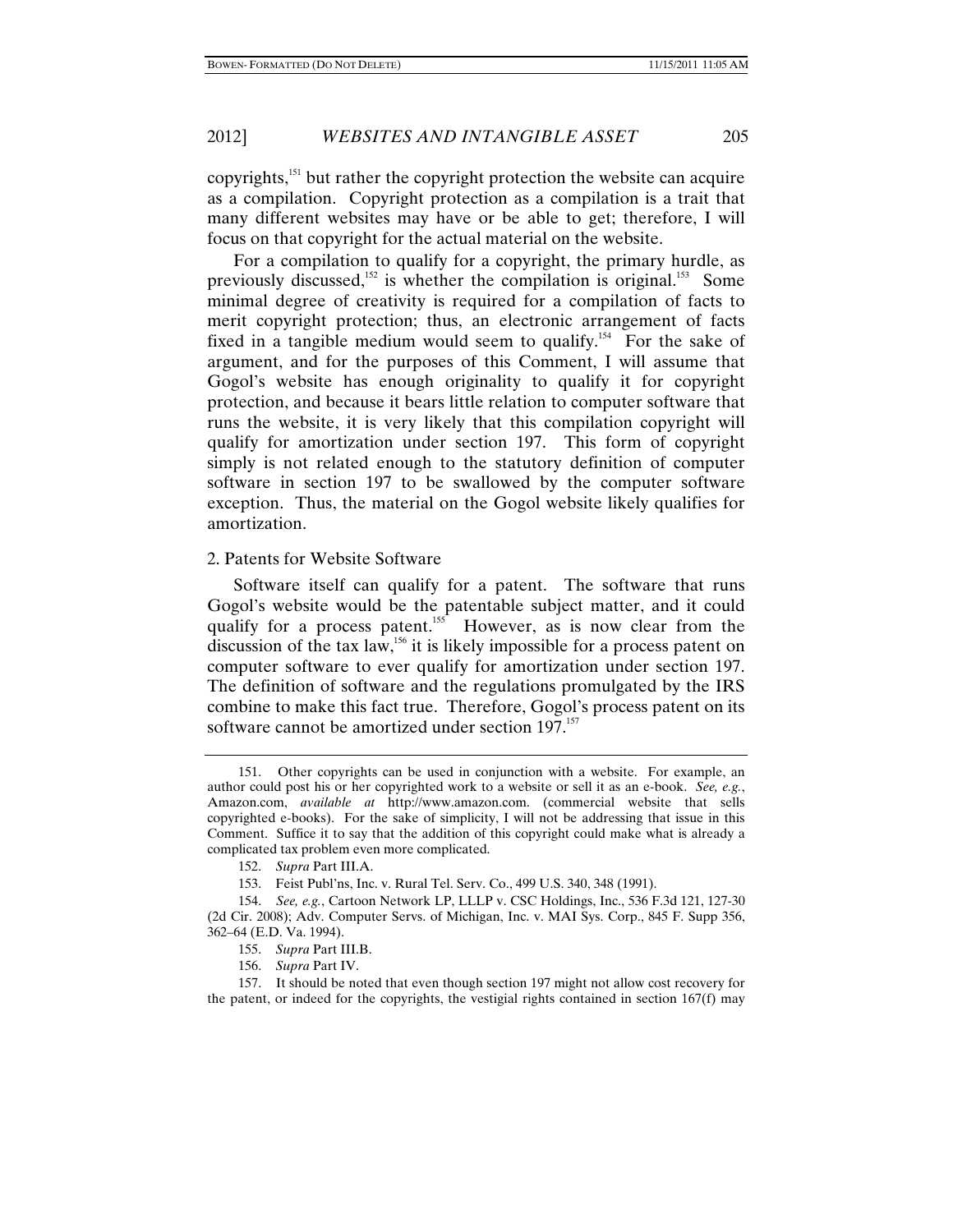#### 3. Copyrights of the Software

As discussed above,<sup>158</sup> since the early 1980s courts have recognized that computer software can be protected by the Copyright Act. However, as was made clear from a comparison of the Copyright Act with section 197, the literary copyright will be absorbed by the definition of computer software found in section 197 and it attendant regulations. Therefore, the literary copyright, like the computer software process patent, will not qualify for amortization under section 197.

The compilation copyright is more problematic. In a classic legal response, whether or not this copyright qualifies for amortization under section 197 depends on how closely the compilation entwines with the computer software. If the answer is too close, this copyright also faces absorption into the computer software exception, if it is less entwined the copyright is an amortizable section 197 intangible asset.

# 4. Trademark of the Gogol Domain Name and Name Gogol as a Corporate Name

As Professors Maine and Nguyen have studied exhaustively,<sup>159</sup> domain names of websites could and should qualify for trademark protection. This protection is limited, of course, by the domain name fulfilling the legal requirements for trademark protection, but here, we will assume that the domain name does indeed qualify for trademark protection.<sup>160</sup> And even if the domain name itself fails to qualify for trademark protection, if the trademarked corporate logo is a part of the website's domain name, it will be protected as a part of the core logo's trademark protection.<sup>161</sup> Accordingly, the Gogol corporate logo, name, and domain name can be amortized as section 197 intangibles.<sup>162</sup>

In total, the trademarks and compilation copyrights are the only intellectual property rights that will qualify for amortization under section 197. This outcome is not what the Microevil Board of Directors

162. Although outside the realm of this Comment, it should be noted that the IRS could still object to the value Microevil would potentially place on each of these assets.

potentially allow some cost recovery. Despite the creation of section 197, section 167 still has a part to play in the amortization of some intellectual property. However, that analysis and discussion is somewhat outside the focus of this Comment, but the possibility did have to be mentioned.

<sup>158.</sup> *Supra* Part III.A.

<sup>159.</sup> Nguyen & Maine, *supra* note 70.

<sup>160.</sup> As stated earlier, the current state of domain names and trademarks is in tension, but for the purposes of this Comment it will be assumed that the domain name qualifies for trademark protection.

<sup>161. 1-4</sup> PAUL D. MCGRADY, JR., MCGRADY ON DOMAIN NAMES, § 4.02.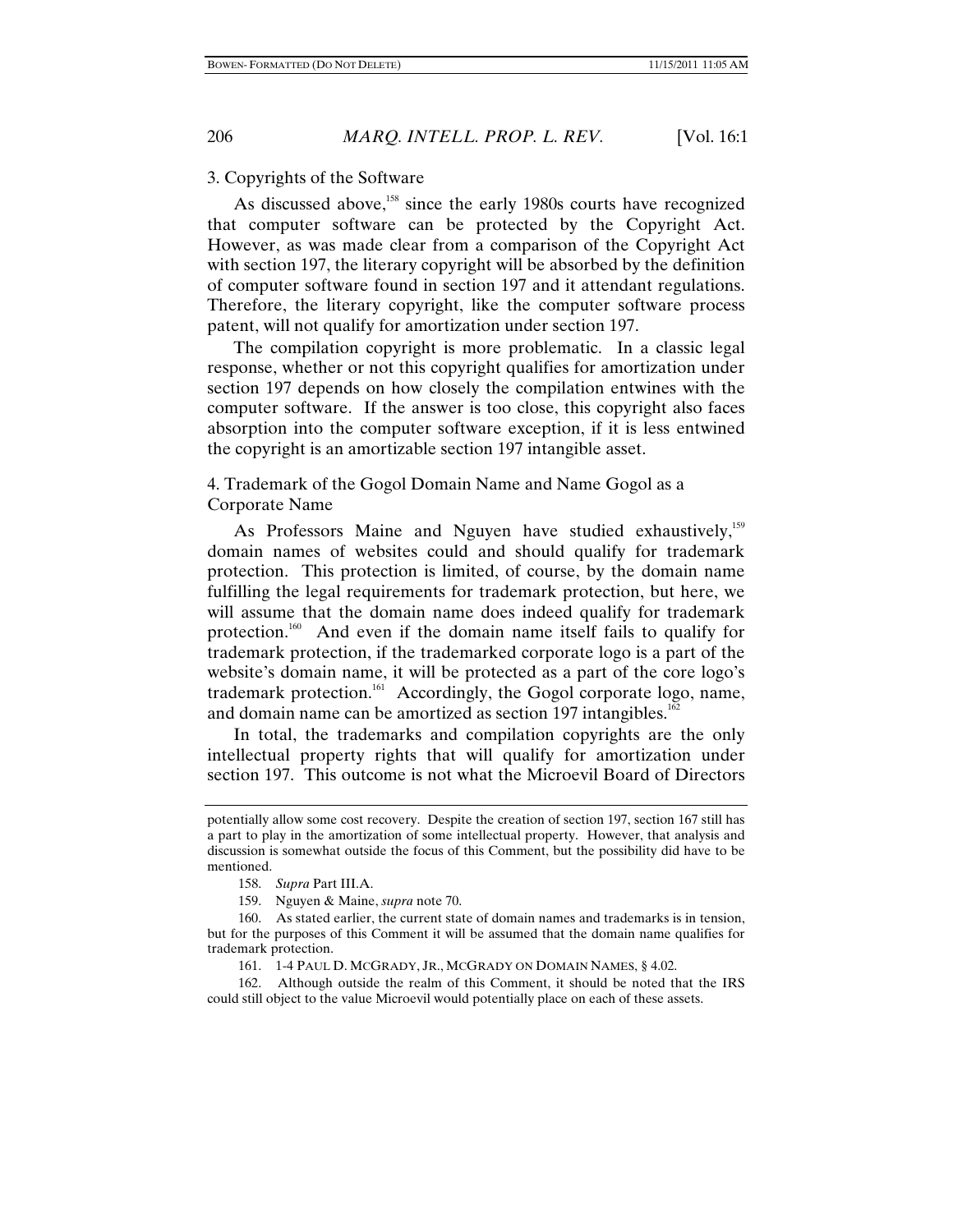expects from their intrepid attorneys, but this answer is the only one that you can give. $163$ 

#### *C. Potential Solutions to the Problem*

As is fairly obvious by now, section 197, intellectual property, and computer software have a dysfunctional marriage. Some of this tension may be explained by the simple fact that so much of computer software and intellectual property are intertwined. The Silicon Valley would not exist without the protection the government offers to inventors, thinkers, dreamers, and makers. However, in section 197, Congress apparently has conflated computer software together with the intellectual property rights held on the software. This conflation gravely decreases the potential tax benefits available to a corporation in mergers, takeovers, purchases, and other similar business transactions.<sup>164</sup> Particularly, in a realm where successful businesses dominate the airwaves<sup>165</sup> but also had some of the biggest busts possible,<sup>166</sup> a tax regime that encourages the orderly takeover of more troubled companies would be beneficial. Unfortunately, the current tax code stands in the way by obliterating much of the advantages a sale of a website could bring, tax wise, to the purchasing company. What follows are some possible solutions to break the log jam.

#### 1. Regulatory Action

Although the regulations are certainly not written in a manner that is helpful to intellectual property rights, the IRS may not have much choice. In the end, the regulatory agencies must work with what Congress gives them, and section 197 itself is inhospitable to the confluence of intellectual property and computer software. Therefore, the IRS may have done all it can do with the issuance of Revenue Procedure 2000-50. While that revenue procedure is not perfect, it at

<sup>163.</sup> It must be noted that the Internal Revenue Code does not hate all computer software or intellectual property. Indeed, Revenue Procedure 2000-50, shows the ways in which computer software qualifies for tax benefits. Also, patents in particular are very favored under the tax code. For example, under section 174 R & D costs can be amortized in the year they are incurred successful or not. This Comment is merely meant to show one of the ways in which intellectual property rights are not helped by provisions of the tax code. It is not meant to illustrate that the Internal Revenue Code hates intellectual property.

<sup>164.</sup> Indeed, the prospective of paper tax losses is good reason for a healthier company to take over a more troubled company. The prospect of those losses, which may help protect other profits, could be a key reason for a purchase.

<sup>165.</sup> E.g. www.Google.com

<sup>166.</sup> E.g. the dot com bubble burst on Wall Street.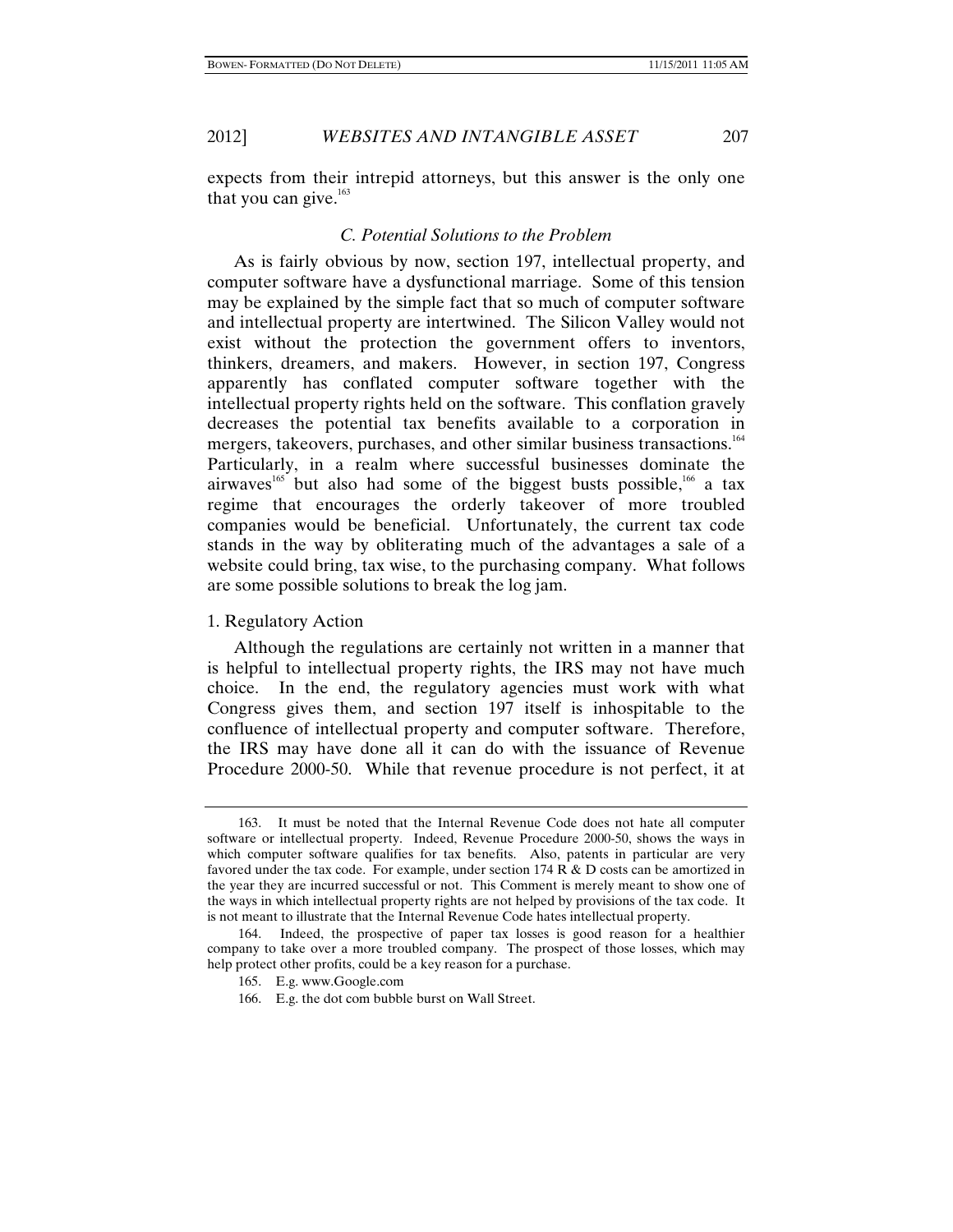least brings some order to a relatively chaotic area of the law.<sup>167</sup> On the other hand, in its regulations, the IRS went a little further than it probably had to when it came to absorbing computer software's ancillary rights into the exception;<sup>168</sup> however, given what Congress gave the IRS to work with, this course of action may have been all the IRS had open at the time. Consequently, any real movement in this area will probably have to come from Congress itself.

# 2. Congress

Congress did a good thing when it created section 197. After many years of litigation in the courts, Congress brought some order to the chaotic field of intangible asset amortization. Congress finally gave equality to all intellectual property rights, but then it laid a knuckleduster on the Silicon Valley by potentially eviscerating the ability of tech companies to actually use their intellectual property rights for beneficial tax treatment. Congress could ameliorate this problem in several ways.

First, Congress could make it possible for companies to elect which tax treatment they want when they first purchase the intellectual property right. Some may say that this will add another record for people to keep as part of their business but it is already done in other areas of the tax code.<sup>169</sup> In fact, when Congress passed section 197, the IRS passed regulations allowing for holders of intangible assets to use section 197 if they bought the asset up to two years before passage. $170$ Accordingly, no real record keeping problem exists, and the companies would have the opportunity to make an informed choice about how to handle their tech assets.

Second, Congress could rewrite section 197 over from the beginning. While this option has the advantage of being dramatic, it is not very likely because the code section works quite well in most cases. The real problem is with the interaction between computer software and intellectual property rights; therefore, two other options present themselves for consideration. First, the entire computer software and

<sup>167.</sup> *See, e.g.*, Nguyen & Maine, *supra* note 70, at 75 n. 421 (noting that the IRS acted to bring some order to the area of the law by not having parties run three to four different calculations for software tax purposes).

<sup>168. 26</sup> C.F.R. § 1.197–2(c)(4)(iv).

<sup>169.</sup> *See, e.g.*, 26 U.S.C. § 2513 (2006) (gift splitting among married couples, must be elected at the time of the gift tax return, cannot change). In fact, the entire unified credit for estate and gift tax purposes is premised on the idea that people keep these records for life.

<sup>170. 26</sup> C.F.R. § 1.197–1T.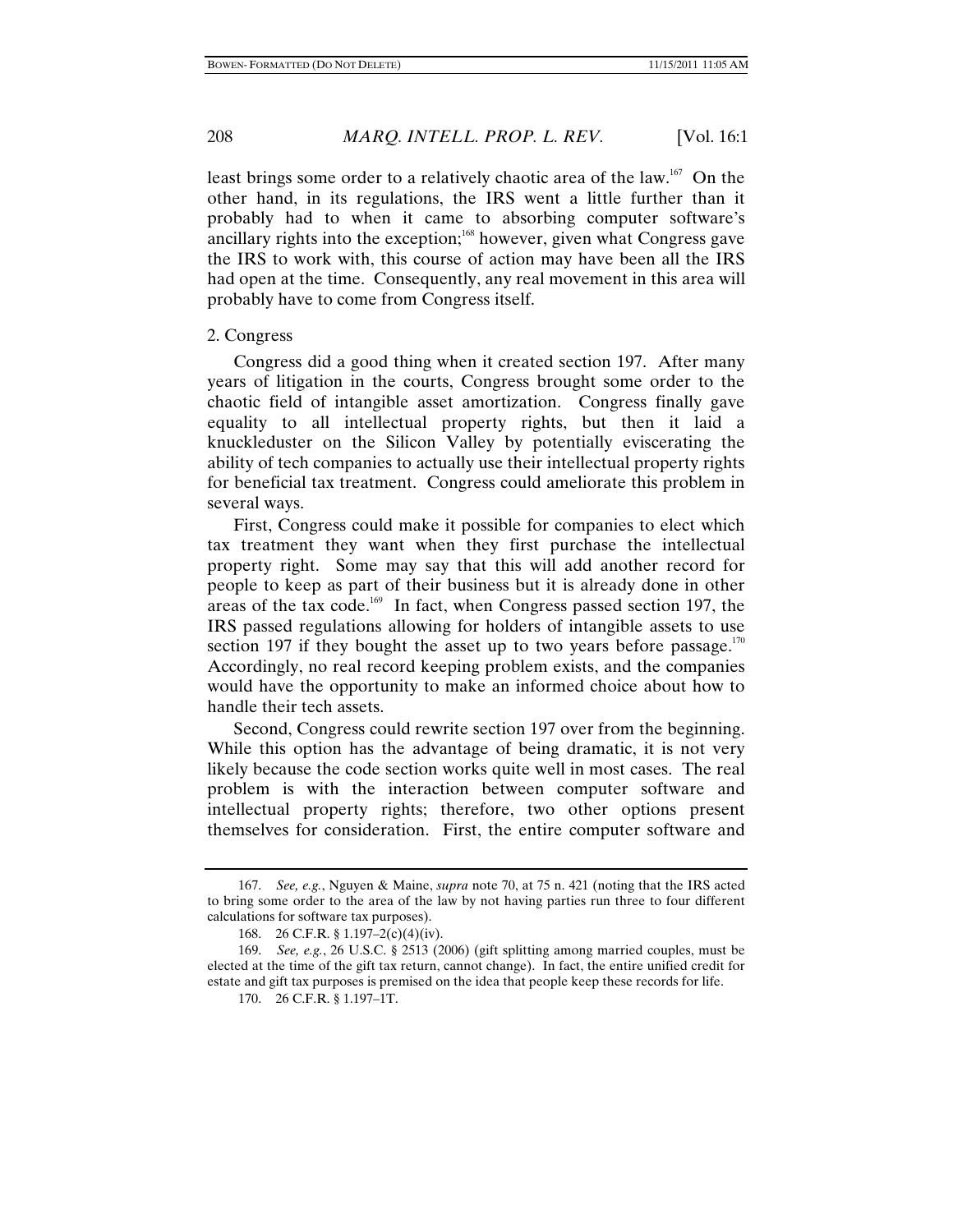intellectual property issue could be taken out of section 197 and placed into its own Code section. Given the incredible importance that computer technology has to the American economy, this area of the economy deserves its own consideration in the Internal Revenue Code. Thus, having a section detailing and explicitly saying how these rights interact with each other would greatly clarify the situation. It would also give more certainty to the business and computer technology world, and would greatly benefit the economy.

Third, Congress could potentially rewrite only the portions of section 197 that contain the computer software exception. This option has several of the benefits of making computer software its own section. At the same time, it may be more doable for Congress because it is likely easier to tweak a Code section than create a new one.<sup>171</sup>

Fourth, perhaps the hardest and easiest option of all, Congress could do nothing. Section 197 is already effective in most respects, and Congress will not want to upset that progress. Additionally, perhaps there is no good way to do what needs to be done at this time. It took decades to create section 197, its regulations, and Revenue Procedure 2000-50. Perhaps Congress requires more evidence before it wades once more into the rapids. Therefore, perhaps this is the best that Congress can do and not rocking the boat at this time may be the safest and easiest path at this time.

#### VI. CONCLUSION

In the last thirty years, America has become more and more computerized and information driven. As a consequence the business community has used technology to increase their profits and growth. One of the most important tools to come out of this growth is the explosion of the internet, and at the core of the internet is the many websites that comprise it. Websites have become a core part of many businesses' financial portfolios.<sup>172</sup> Everyone from the local corner store to Amazon.com has come to rely on websites for their financial growth, and it is fitting that the tax code encourages the growth of these important engines of the American economy. However, Congress needlessly handicapped the tech community with its section 197 computer software exceptions. To balance the playing field once more, Congress should amend or rewrite section 197 to take into account the

<sup>171.</sup> Look at the time it took to create section 197 from section 167; more than forty years.

<sup>172.</sup> *See* Nguyen & Maine, *supra* note 70, at 5.